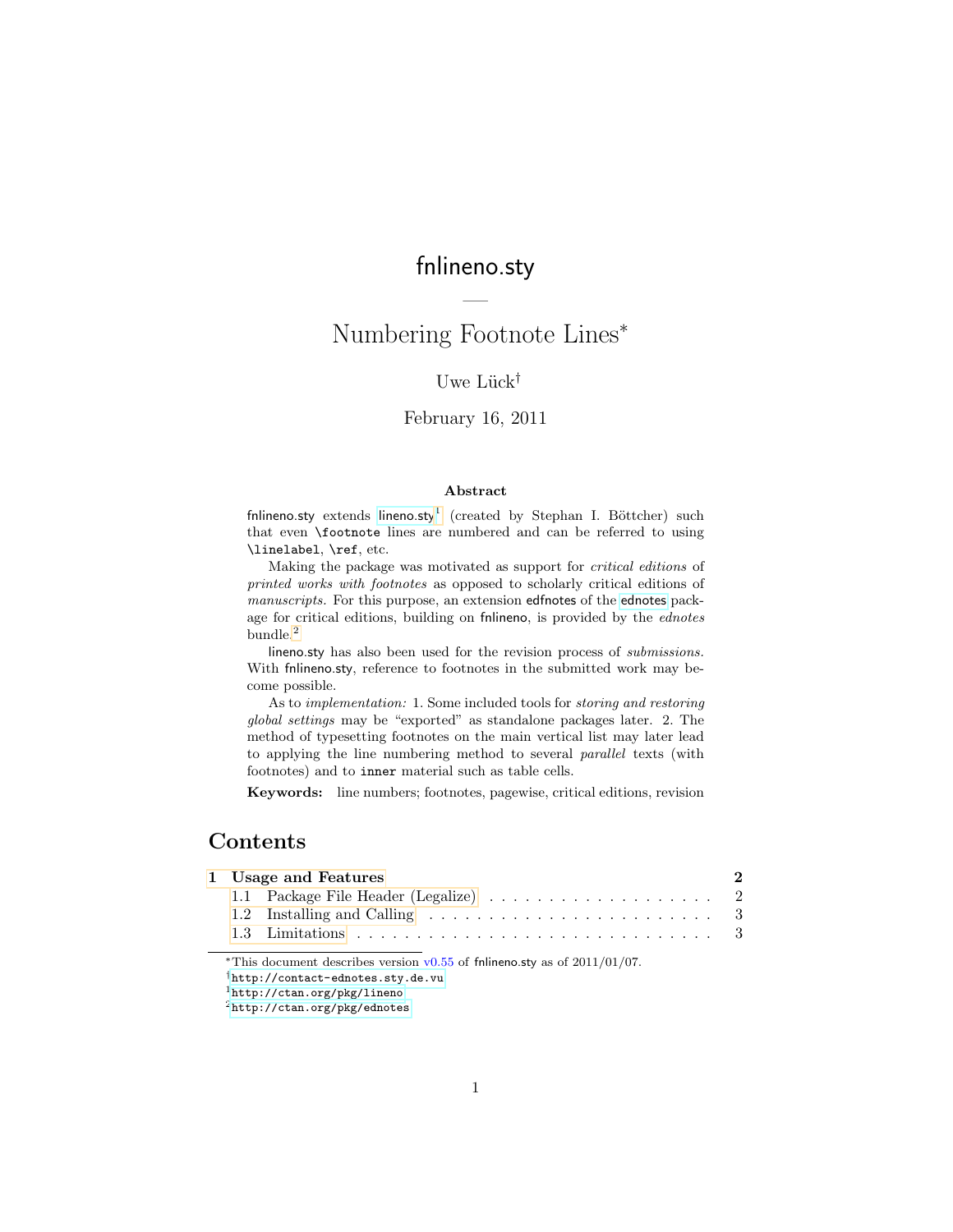## 1 USAGE AND FEATURES 2

| $\bf{2}$               |     |       | Implementation                                                               | $\overline{\mathbf{4}}$ |
|------------------------|-----|-------|------------------------------------------------------------------------------|-------------------------|
|                        | 2.1 |       |                                                                              | $\overline{4}$          |
|                        | 2.2 |       |                                                                              | $\overline{4}$          |
|                        | 2.3 |       |                                                                              | $\overline{4}$          |
|                        | 2.4 |       |                                                                              | $\overline{4}$          |
|                        |     | 2.4.1 |                                                                              | $\overline{4}$          |
|                        |     | 2.4.2 | Modifying Footnote Commands                                                  | $\overline{5}$          |
|                        | 2.5 |       |                                                                              | 6                       |
|                        |     | 2.5.1 | $lineo's Output Routine       $                                              | 6                       |
|                        |     | 2.5.2 | Tools for Temporary Parameter Changes                                        | 6                       |
|                        |     | 2.5.3 |                                                                              | $\overline{7}$          |
|                        |     | 2.5.4 | Typesetting the Footnote Text $\ldots \ldots \ldots \ldots \ldots$           | 8                       |
|                        |     | 2.5.5 | \insert the Footnote Text                                                    | 10                      |
|                        | 2.6 |       |                                                                              | 11                      |
|                        |     | 2.6.1 | $Goal \ldots \ldots \ldots \ldots \ldots \ldots \ldots \ldots \ldots \ldots$ | 11                      |
|                        |     | 2.6.2 | How to Number Lines Pagewise                                                 | 11                      |
|                        |     | 2.6.3 |                                                                              | 12                      |
|                        |     | 2.6.4 |                                                                              | 13                      |
|                        |     | 2.6.5 | Tool for Reusing Global Operations with Macros                               | 15                      |
|                        |     | 2.6.6 | General Settings for Typesetting Stage                                       | 16                      |
|                        |     | 2.6.7 |                                                                              | 18                      |
|                        |     | 2.6.8 |                                                                              | 18                      |
|                        |     | 2.6.9 |                                                                              | 20                      |
|                        | 2.7 |       |                                                                              | 21                      |
| 3                      |     |       | Acknowledgements                                                             | 22                      |
| $\boldsymbol{\Lambda}$ |     |       | <b>VERSION HISTORY</b>                                                       | 22                      |

# <span id="page-1-0"></span>1 Usage and Features

## <span id="page-1-1"></span>1.1 Package File Header (Legalize)

| 1              | \NeedsTeXFormat{LaTeX2e}[1994/12/01]                      |
|----------------|-----------------------------------------------------------|
| $\overline{2}$ | \ProvidesPackage{fnlineno}[2011/01/07 v0.55               |
| 3              | numbers to footnote lines (UL)]                           |
| $\overline{4}$ |                                                           |
| 5              | %% Copyright (C) 2010 Uwe Lueck,                          |
| 6              | %% http://www.contact-ednotes.sty.de.vu                   |
| $\overline{7}$ | %% -- author-maintained in the sense of LPPL below --     |
| 8              | $\%$                                                      |
| 9              | %% This file can be redistributed and/or modified under   |
| 10             | %% the terms of the LaTeX Project Public License; either  |
| 11             | %% version 1.3c of the License, or any later version.     |
| 12             | %% The latest version of this license is in               |
| 13             | http://www.latex-project.org/lppl.txt<br>$\frac{9}{2}$    |
| 14             | %% We did our best to help you, but there is NO WARRANTY. |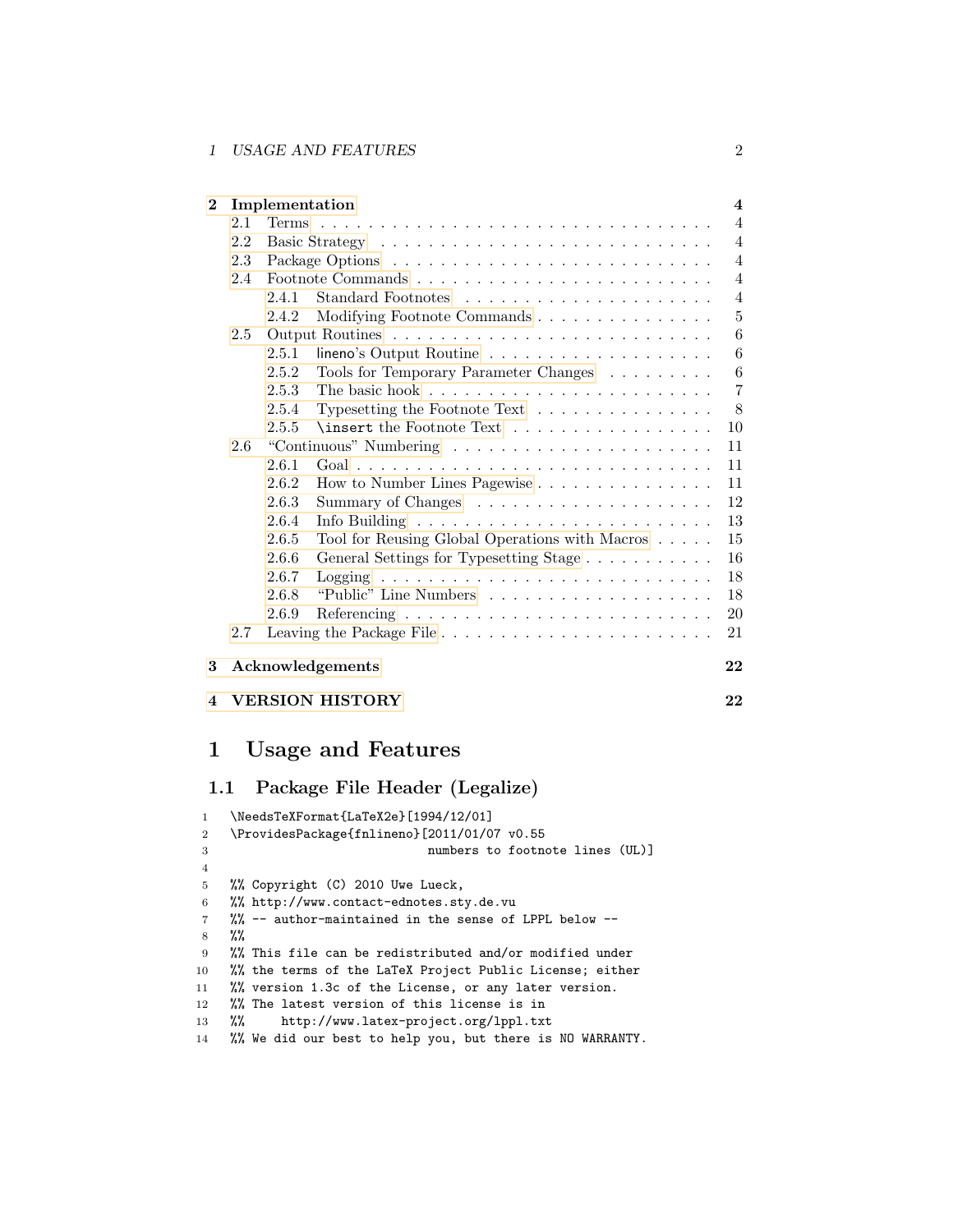```
15 %%
16 %% Please report bugs, problems, and suggestions via
17 %%
18 %% http://www.contact-ednotes.sty.de.vu
19 %%
```
This work has been supported by the Deutsche Forschungsgemeinschaft (DFG), organized by Prof. Dr. Dr. Christian Tapp at Ruhr-Universität Bochum, Germany. Christian also has constructed some critical tests.

## <span id="page-2-0"></span>1.2 Installing and Calling

The file fnlineno.sty is provided ready, installation only requires putting it somewhere where  $T_{\text{F}}X$  finds it (which may need updating the filename data base).<sup>[3](#page-2-2)</sup>

As usually, fnlineno.sty is loaded by \usepackage{fnlineno} below the \documentclass line and before \begin{document}.

## <span id="page-2-1"></span>1.3 Limitations

v0.55 should really work the way users expect, but please consider:

- 1. Nothing is known about compatibility with packages (other than manyfoot and bigfoot) providing footnote features beyond standard LATFX.
- 2.  $\langle \text{opt-arg} \rangle$ ] in main text produces a different number of paragraphs . . .
- 3. v0.41 tried supporting \pagebreak in footnotes for manual control of splitting footnotes. However, it wrongly assumed that \pagebreak[4] forces a footnote split, cf. Section [2.5.3;](#page-6-0) users better still don't use \pagebreak in footnotes!
- 4. Much of the code is "guessed" without complete knowledge of TEX internals and without having tested many possible cases.
- 5. Local switching to "pagewise" numbering won't be possible for a while; we rather assume that you *always* want "pagewise" numbering.
- 6. Nothing has been tried to offer choices about the style of numbering footnotes.

<span id="page-2-2"></span><sup>3</sup><http://www.tex.ac.uk/cgi-bin/texfaq2html?label=inst-wlcf>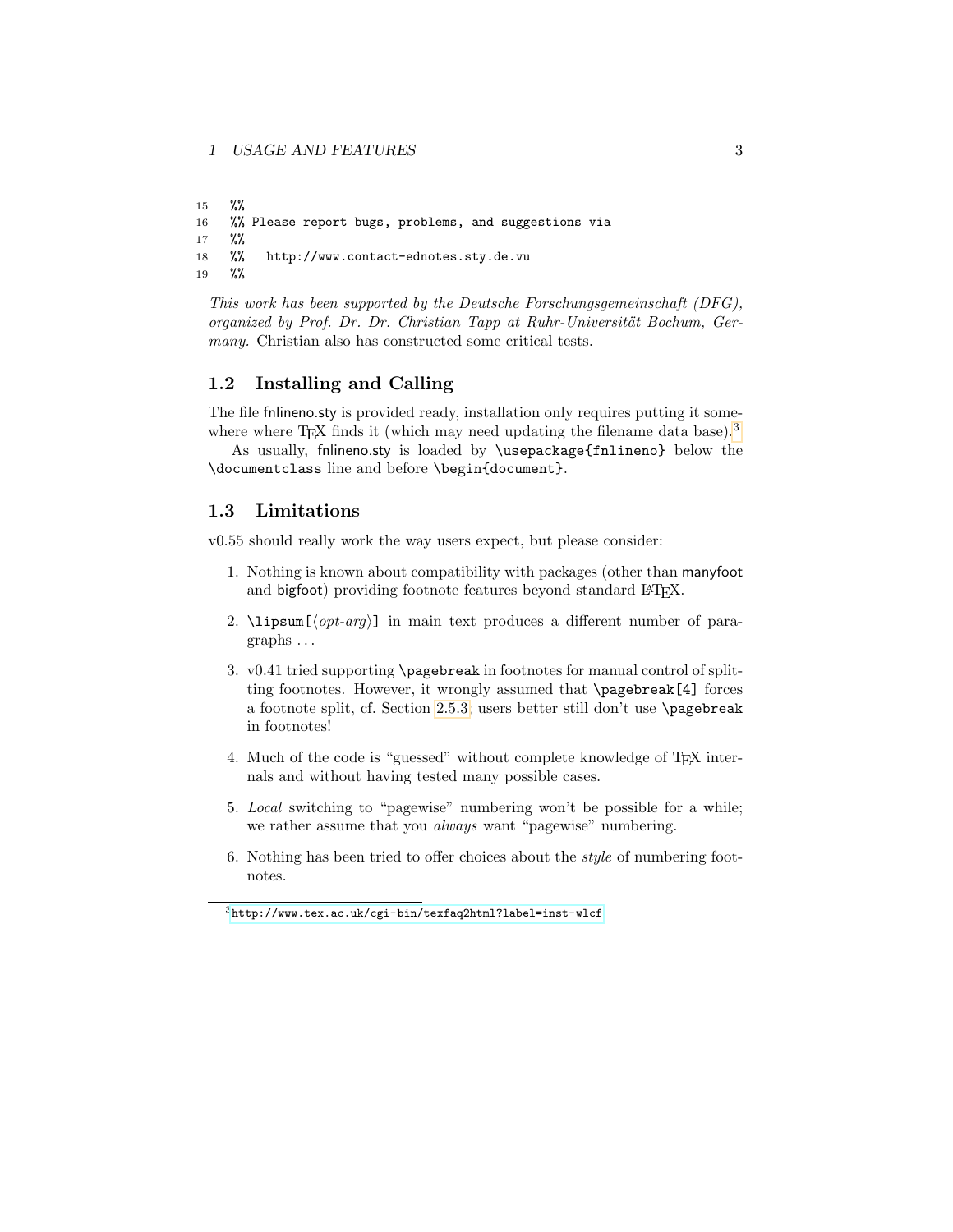## <span id="page-3-0"></span>2 Implementation

## <span id="page-3-1"></span>2.1 Terms

"OTR" is short for "output routine", "MVL" is short for "main vertical list".

## <span id="page-3-2"></span>2.2 Basic Strategy

 $\Delta E[X]$ 's  $\Theta$  abound  $\Delta E$  writes the footnote text into the insertion register. For numbering the footnote lines, we here do not execute this **\@footnotetext** immediately after placing  $\Diamond$  footnotemark, but postpone its  $\Diamond$ insert a little so it is executed only after the main text paragraph has been broken into lines. Right below the line that contains the footnote mark, a special new "slot" of the OTR is called that interchanges "the page so far" with the footnote text. When the latter has been typeset, another "slot" of the OTR puts "the page so far" back to the MVL and immediately after that fills the footnote text as just typeset on the MVL into the \insert register.

Passing footnotes from horizontal mode to vertical mode resembles lineno's \PostponeVadjust, but a different list  $\overline{\NrmEMQlist}$  must store code (a) for the footnote **mark** and  $(b)$  for the footnote **text**.

## <span id="page-3-3"></span>2.3 Package Options

A package option [[check-latex]] for checking vital LAT<sub>EX</sub> internals may once be offered  $(TODO 2010/12/12) \ldots$ 

```
20 \newif\if@FNLN@check@
```
21 \DeclareOption{check-latex}{\@FNLN@check@true}

22 \ProcessOptions

## <span id="page-3-4"></span>2.4 Footnote Commands

## <span id="page-3-5"></span>2.4.1 Standard Footnotes

The following macro **\FNLN@ltx@fntext** is a copy of LAT<sub>E</sub>X's **\@footnotetext** that we are varying. It may be used for a check if the \@footnotetext that fnlineno.sty encounters is the one expected (TODO). In line numbering mode, this code may never be needed all at once, rather we will have to see which material must be used at which point of our unusual way of processeing footnotes.

```
23 \if@FNLN@check@
24 \long\def\FNLN@ltx@fntext#1{\insert\footins{%
25 \reset@font\footnotesize
26 \interlinepenalty\interfootnotelinepenalty
27 \splittopskip\footnotesep
28 \splitmaxdepth \dp\strutbox \floatingpenalty \@MM
29 \hsize\columnwidth \@parboxrestore
30 \protected@edef\@currentlabel{%
31 \csname p@footnote\endcsname\@thefnmark
```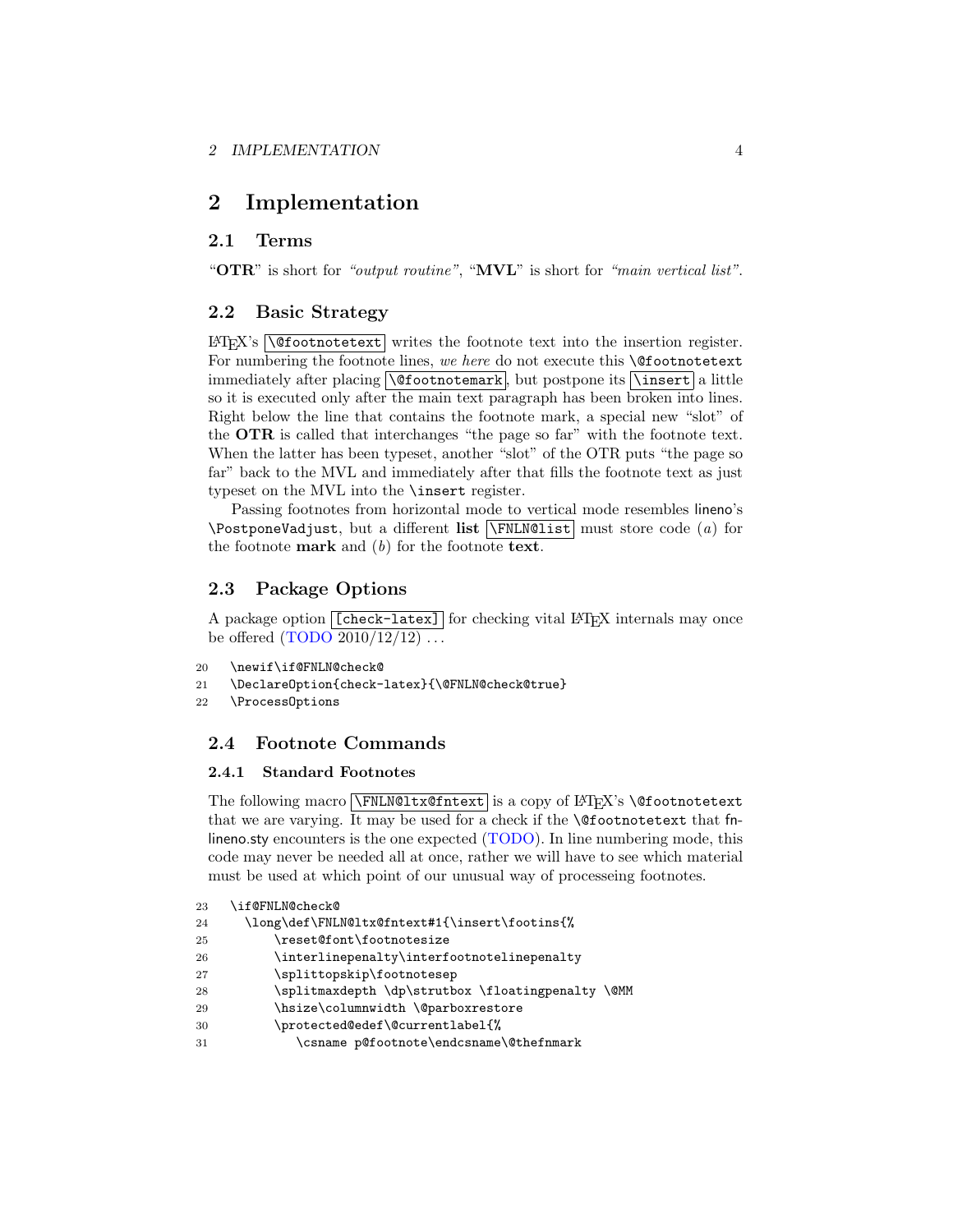```
32 }%
33 \color@begingroup
34 \@makefntext{%
35 \rule\z@\footnotesep\ignorespaces#1\@finalstrut\strutbox}%
36 \color@endgroup}}%
37 \fi
```
#### <span id="page-4-0"></span>2.4.2 Modifying Footnote Commands

In order to number  $\boxed{\footnotesize \text{foot-}}$  lines and make  $\label{eq:rel}$  linelabel available in footnotes, it seems to suffice (with standard  $\text{LTEX}$ ) to **redefine** the internal  $\sqrt{\text{gfootnotet}}$  at as In line numbering mode, \@footnotetext will act as  $\text{FNLN@text}$ , (i) placing a "signal" output penalty below the current line via  $\vee$  vadjust and (ii) appending the footnote text to the list  $\overline{\Y$ FNLN@list of footnote texts.

 $\N$ FNLN@@text stores the  $\@footnotesize\char`$ Ofootnotetext found, we might check if it is \FNLN@ltx@fntext . . .

```
38 \let\FNLN@@text\@footnotetext
39 \def\@footnotetext{%
40 \ifLineNumbers \expandafter \FNLN@text
41 \else \expandafter \FNLN@@text
42 \fi}
43 \def \FNLN@text \frac{8}{10} \frac{12}{31} arg read later
44 \vadjust{\penalty-\FNLN@M@swap@codepen}%
```
Standard LAT<sub>F</sub>X's \@footnotetext expands \@thefnmark to produce the footnote mark at the page bottom, right after it has been determined for the mark in the main text. Here the footnote text will be typeset only when other footnote marks may have been formed for typesetting the main text paragraph before. In the footnote list macro  $\FNLM@list$ , the ("\protected") current expansion  $\langle mark \rangle$  of **\@thefnmark** is stored as an item preceding the footnote text  $\langle text \rangle$ . One footnote entry in \FNLN@list thus has the form ' $\langle mark \setminus \text{Qlt}(text) \setminus \text{L}.$  $\Delta E$ FIFX's internal \g@addto@macro is used to append an entry to the list (at the right). The OTR will later take the entries from the left of the list.

The argument of the auxiliary/temporary  $\Diamond$  tempa will contain the footnote text and thus must be able to carry \par tokens. We therefore need a \long version of \protected@edef:

```
45 \let\@@protect\protect
46 \let\protect\@unexpandable@protect
47 \afterassignment\restore@protect
48 \long \edef \@tempa ##1{%
49 \noexpand\g@addto@macro \noexpand\FNLN@list {%
50 \@thefnmark \noexpand\@lt ##1\noexpand \@lt}}%
 ... issuing '\g@addto@macro\FNLN@list{\langle mark \setminus \text{elt}\setminus \text{let}\rangle' ...
```

```
51 \@tempa %% reads arg
52 }
```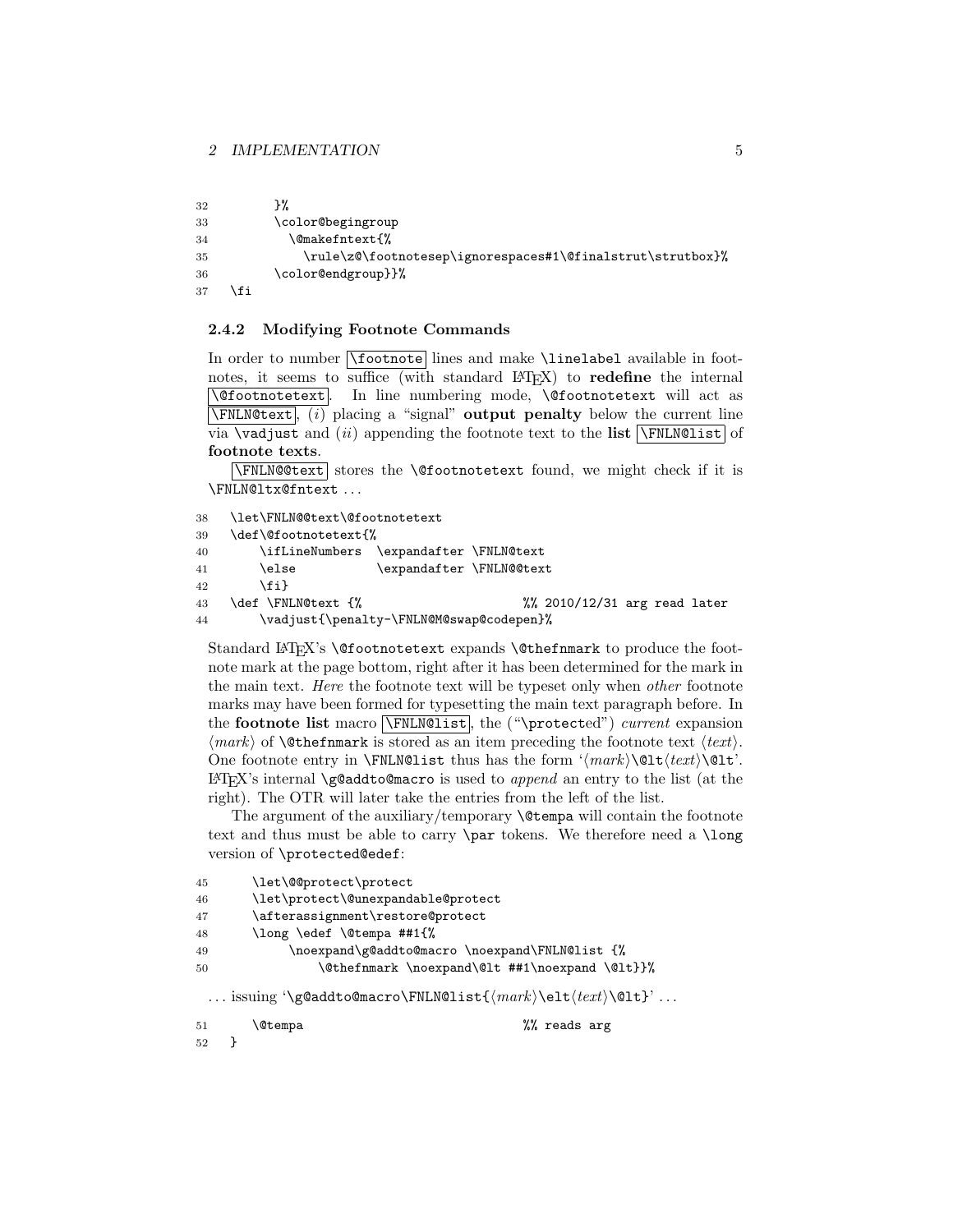Here we initialize  $\sqrt{\text{FNLN@list}}$ :

53 \let\FNLN@list\@empty

## <span id="page-5-0"></span>2.5 Output Routines

## <span id="page-5-1"></span>2.5.1 lineno's Output Routine

The following is a copy of lineno's OTR that we are varying. It may be used for a check if the OTR that fnlineno.sty encounters is the one expected (TODO).

| 54 | \if@FNLN@check@                      |
|----|--------------------------------------|
| 55 | \def\FNLN@lno@output {%              |
| 56 | \LineNoTest                          |
| 57 | \if@tempswa                          |
| 58 | \ifnum\outputpenalty=-\@Mllbcodepen  |
| 59 | \WriteLineNo                         |
| 60 | \else                                |
| 61 | \ifnum\outputpenalty=-\@Mppvacodepen |
| 62 | \PassVadjustList                     |
| 63 | \else                                |
| 64 | \LineNoLaTeX0utput                   |
| 65 | \fi                                  |
| 66 | \fi                                  |
| 67 | \else                                |
| 68 | \MakeLineNo                          |
| 69 | \fi                                  |
| 70 | ł                                    |
|    |                                      |

The "signal penalties" used here are

71 \mathchardef\FNLN@M@llbl@codepen=11111 72 \mathchardef\FNLN@M@ppva@codepen=11112 73  $\overrightarrow{fi}$ 

Their names should mean "\linelabel code penalty" and "\PostponeVadjust code penalty."

\TheLineNoLaTeXOutput : It turns out to be inconvenient here that lineno sacrifices access to the *primitive* \output ("\@tempa"; TODO: auxiliary package before loading lineno!?; later change lineno.sty indeed). So to change the OTR we use \LineNoLaTeXOutput as a hook for adding additional cases of \outputpenalties. We take a copy of \LineNoLaTeXOutput here.

74 \let\TheLineNoLaTeXOutput\LineNoLaTeXOutput

## <span id="page-5-2"></span>2.5.2 Tools for Temporary Parameter Changes

 $\sqrt{\text{GStoreReg}\{\langle register \rangle\}}$  (or  $\sqrt{\text{GStoreReg}\langle register \rangle}$ )

when  $\langle register \rangle$  is a single token—'\count0' being a counterexample ...) stores the current content of  $\langle \text{register} \rangle$  (globally) as an internal macro so that it can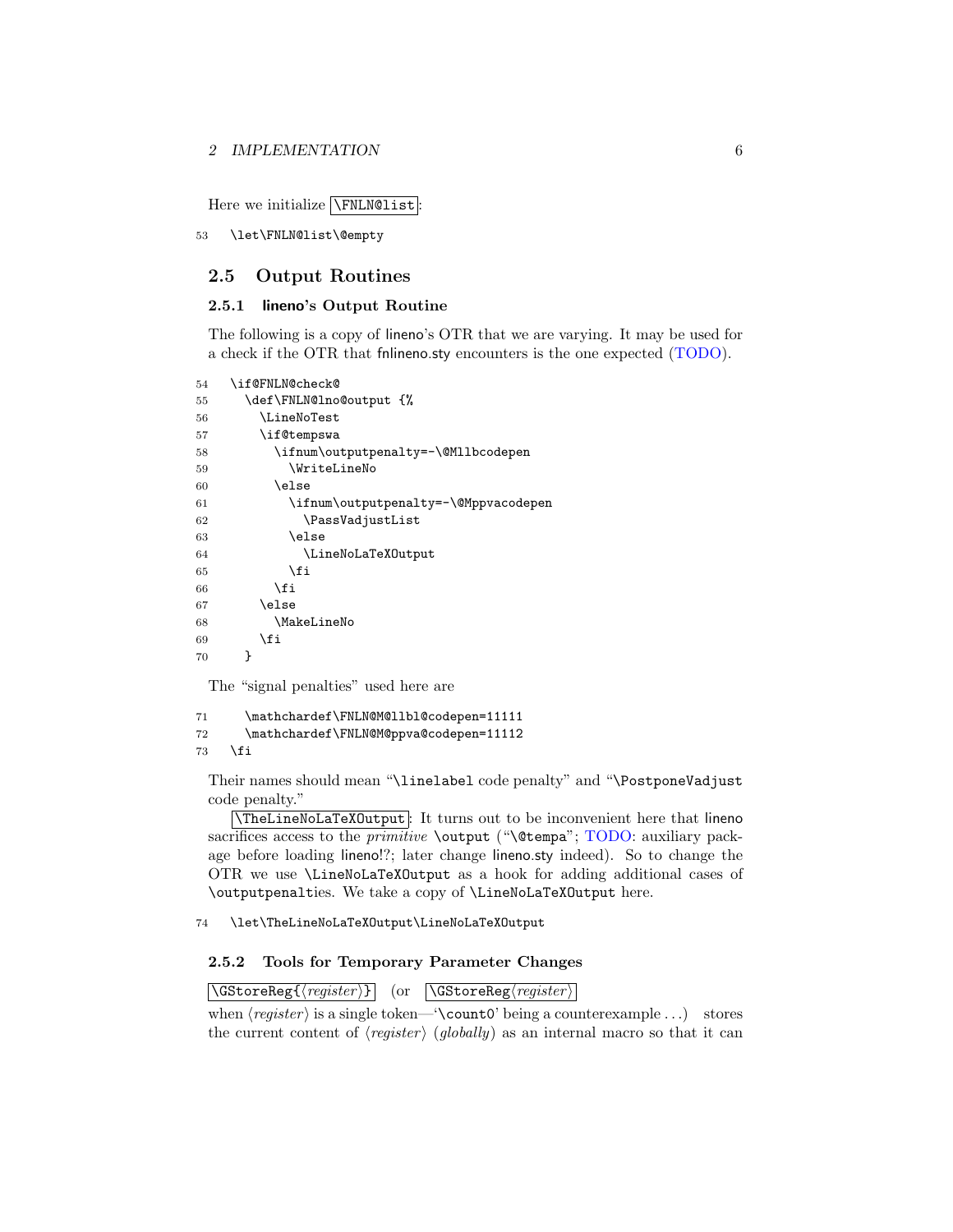be restored later by

| $\boxed{\text{RestoreReg}(\text{register})}$ (or $\boxed{\text{RestoreReg}(\text{register})}$ ) |  |
|-------------------------------------------------------------------------------------------------|--|
| or <i>globally</i> by                                                                           |  |

 $\left|\text{GRestoreReg}\{\langle register \rangle\} \right|$  ( $\left|\text{GRestoreReg}\right\rangle$  )

(The OTR runs in a local group!—Recall that assignments to "special dimens"— T<sub>EX</sub>book p. 271—are automatically global.) (*register*) is something that can be prefixed by  $\theta$  by the to read its content and to which you can assign a value  $\langle value \rangle$ by ' $\langle register \rangle \langle value \rangle'.$  (TODO: could also be some \catcode!)

75 \newcommand\*{\GStoreReg}[1]{%

```
76 \expandafter \xdef \csname GS\string#1\endcsname {\the #1}}
```
77 \newcommand\*{\RestoreReg}[1]{#1\csname GS\string#1\endcsname \relax}

78 \newcommand\*{\GRestoreReg}{\global\RestoreReg}

 $\text{GStoreSetReg}\{\langle register \rangle\}\{\langle value \rangle\}$  assigns  $\langle value \rangle$  to  $\langle register \rangle$  (locally) after executing **\GStoreSet, \GStoreGSetReg** does the same *globally* (and still argument braces aren't needed when a single token refers to the register).

```
79 \newcommand*{\g@storesetreg}[3]{\GStoreReg{#2}#1#2#3\relax}
```

```
80 \newcommand*{\GStoreSetReg} {\g@storesetreg\relax}
```

```
81 \newcommand*{\GStoreGSetReg}{\g@storesetreg\global}
```
(These preliminaries might go into an own new package,  $\text{TODO!} + \text{loop on}$  list of  $\langle register \rangle$ s ...)

## <span id="page-6-0"></span>2.5.3 The basic hook

We use two more penalties triggering the "MVL swaps:"

```
82 \mathchardef\FNLN@M@swap@codepen =11113
83 \mathchardef\FNLN@M@insert@codepen=11114
```
v0.41 deals with  $\overline{\text{pagebreak}}$  in footnote texts, using a flag  $\overline{\text{1f@FNLNGsw@}}$ that must be set globally. It turned out not to work properly; however, the new switch has served a different purpose for "continuous line numbering," cf. section [2.6.](#page-10-0)

84 \newif\if@FNLN@sw@ \global\@FNLN@sw@false %% v0.41

When a \pagebreak triggers the OTR while typesetting the footnote text, the page content is collected in a box  $\sqrt{\text{FNLN@holdft}}$ :

```
85 \newsavebox\FNLN@holdft %% v0.41
```
Using *LineNoLaTeXOutput* for hooking into the OTR:

```
86 \renewcommand*{\LineNoLaTeXOutput}{%
```

```
87 \ifnum\outputpenalty=-\FNLN@M@swap@codepen
```

```
88 \SwapFootnoteMain
```

```
89 \else
```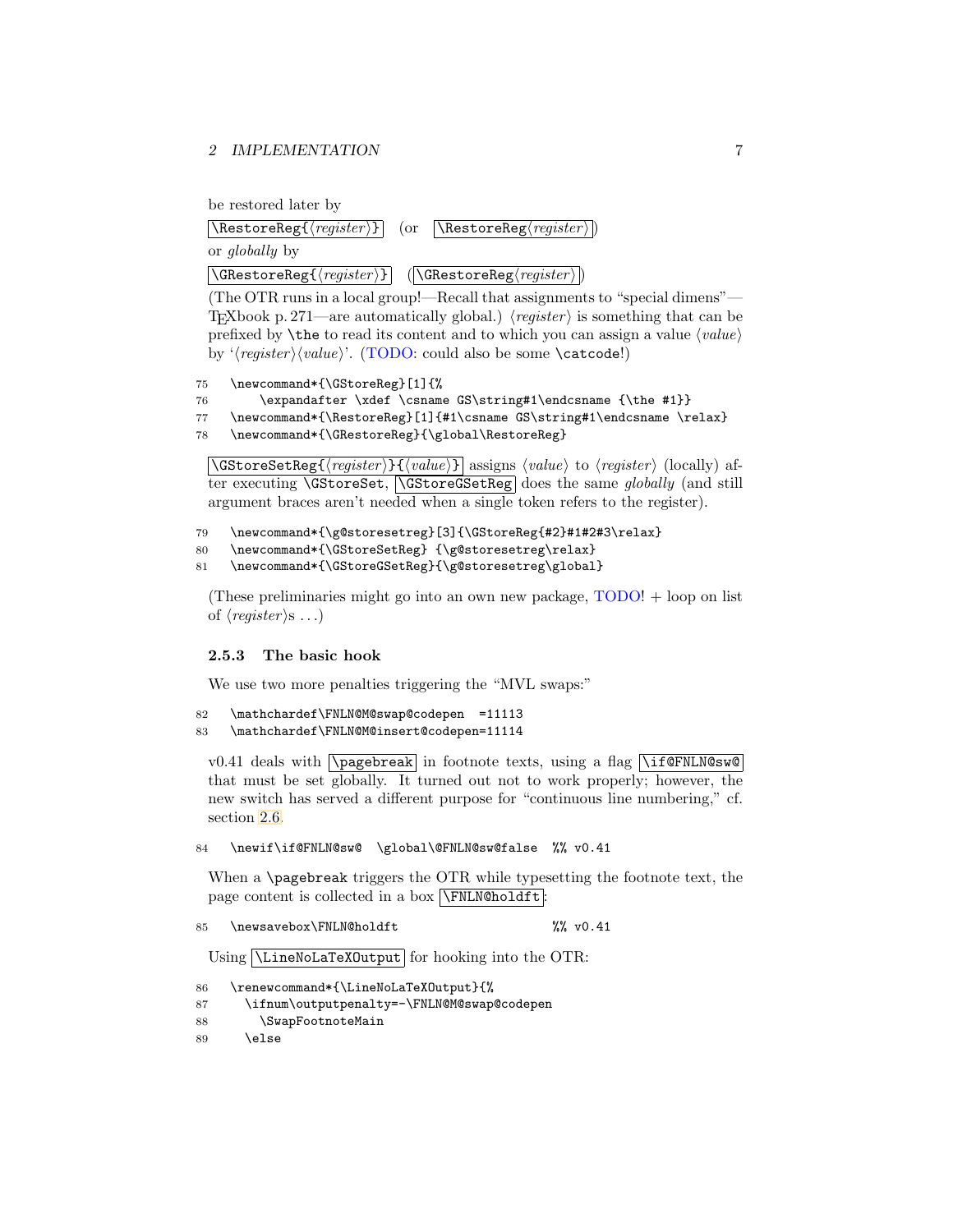| 90 |   | \ifnum\outputpenalty=-\FNLN@M@insert@codepen |                       |
|----|---|----------------------------------------------|-----------------------|
| 91 |   | <i><b>InsertFootnote</b></i>                 |                       |
| 92 |   | \else                                        |                       |
| 93 |   | \if@FNLN@sw@                                 | $\frac{20}{20}$ v0.41 |
| 94 | % | \showthe\outputpenalty                       | $\frac{2010}{12/20}$  |
| 95 |   | \global\setbox \FNLN@holdft \vbox{%          |                       |
| 96 |   | \unvbox\FNLN@holdft                          |                       |

TODO from v0.41: \pagebreak[4] does not seem to force (reliably) splitting a footnote; if the footnote is not split here, at present the \baselineskip is lost, see the footnote paragraph starting with 'C' in edfndemo.pdf as of 2010/12/21. We would need some measuring ... \pagebreak might be redefined ... resembling LAT<sub>EX</sub>'s **\@specialoutput!** 

97 \unvbox\@cclv

TODO same problem here, see the footnote paragraph starting with 'D' in edfndemo.pdf as of  $2010/12/21$ .

```
98 \penalty\outputpenalty}%
99 %% TODO reset page book-keeping!? %% v0.41
100 \else
101 \TheLineNoLaTeXOutput 7% "the real \LineNoLaTeXOuput"
102 \qquad \qquad \text{if }103 \qquad \qquad \text{if}104 \fi
105 }
```
An idea: Instead of so many **\ifnum**, use

## $\cosh(\cosh\cos\theta)$  the \outputpenalty \endcsname

... in lineno.sty, when you really have a broad range of **\outputpenalties** useful to be described by \ifnum range checks . . .

## <span id="page-7-0"></span>2.5.4 Typesetting the Footnote Text

\SwapFootnoteMain is the slot of the OTR that our modified \@footnotetext calls with \outputpenalty =  $-\$ FNLN@M@swap@codepen. The "column so far" is stored in a new box register **\FLNL@holdcol**.

```
106 \newsavebox\FNLN@holdcol
```

```
107 \newcommand*{\SwapFootnoteMain}{%
```
108 \global \setbox\FNLN@holdcol \vbox{\unvbox\@cclv}%

 $(... cf. \Diamond \Diamond \Diamond \Diamond \exists p$  in L<sup>AT</sup>FX.)

The entire text of a footnote is typeset on top of the MVL. \vsize is maximized temporarily to avoid that the footnote text is broken across pages.

109 \GStoreGSetReg\vsize\maxdimen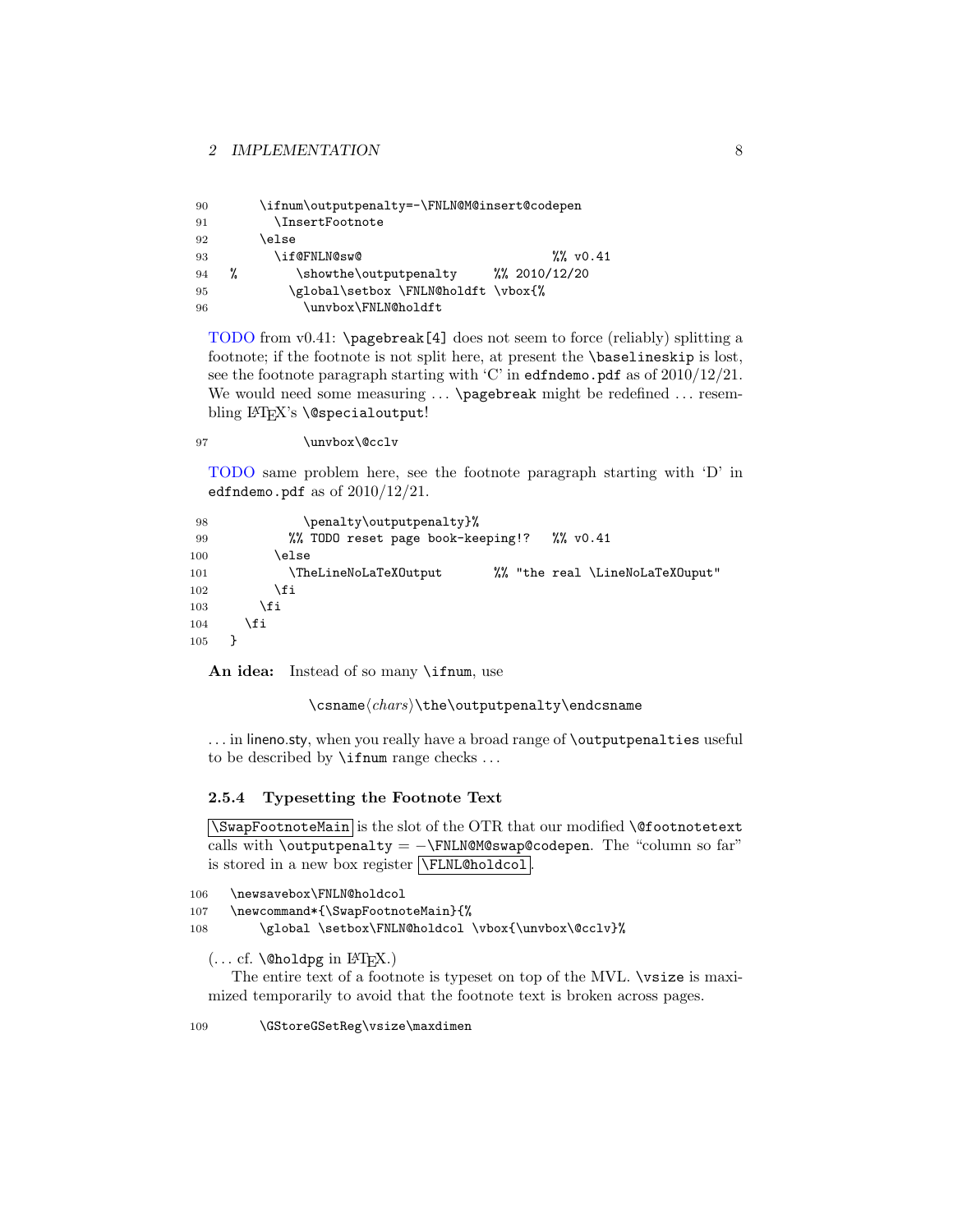However, the user may want to use \pagebreak in a footnote in order to control manually where a "long" footnote is split. v0.41 tries to support this:

110 \global\@FNLN@sw@true %% v0.41

. . . cf. Section [2.5.3.](#page-6-0)

There shouldn't be any \topskip, the space on top of a footnote is controlled by \footnotesep entirely:

#### 111 \GStoreGSetReg\topskip\z@skip

(\nointerlineskip as well as setting \topskip locally instead fails . . . according to \showlists . . .)

Resetting  $\text{pagegoal}$  (why doesn't it switch to  $\text{size} = \text{maxdimen}$ tomatically?),  $\sqrt{\text{pagetotal}}$ , and the other "special dimens" (T<sub>E</sub>Xbook p. 271; rather experimental  $\dots$  I think it is important to restore them later  $\dots$ )

| 112 | \GStoreSetReg\pagegoal \vsize |  |
|-----|-------------------------------|--|
|-----|-------------------------------|--|

- 113 \GStoreSetReg\pagetotal\z@
- 114 \GStoreSetReg\pagestretch\z@
- 115 \GStoreSetReg\pagefilstretch\z@
- 116 \GStoreSetReg\pagefillstretch\z@
- 117 \GStoreSetReg\pagefilllstretch\z@
- 118 \GStoreSetReg\pageshrink\z@
- 119 \GStoreSetReg\pagedepth\z@

We must choose certain settings from **\@footnotetext** such as font:

```
120 \reset@font\footnotesize
```
121 \interlinepenalty\interfootnotelinepenalty

 $\text{Lipx's split things here are relevant at } insert\footnotesize\text{footins only: (TODO!)?}$ 

```
122 % \splittopskip\footnotesep
```
123 % \splitmaxdepth \dp\strutbox \floatingpenalty \@MM

124 \hsize\columnwidth \@parboxrestore

The previous lines were from  $LT_kX$ 's  $\@footnot$ rothotetext. Now we need to restore the \@thefnmark that belongs to the current footnote text. We use a macro that tears two items from  $\sqrt{\text{FNLM@list}}$  and executes the rest of  $\text{LATEX's}$ \@footnotetext:

125 \expandafter \FNLN@typeset \FNLN@list \@@ 126 % \showthe\vsize

... so a \vsize assignment without \global is noted here, and an analogous \topskip assignment is not!? TODO . . .

127 }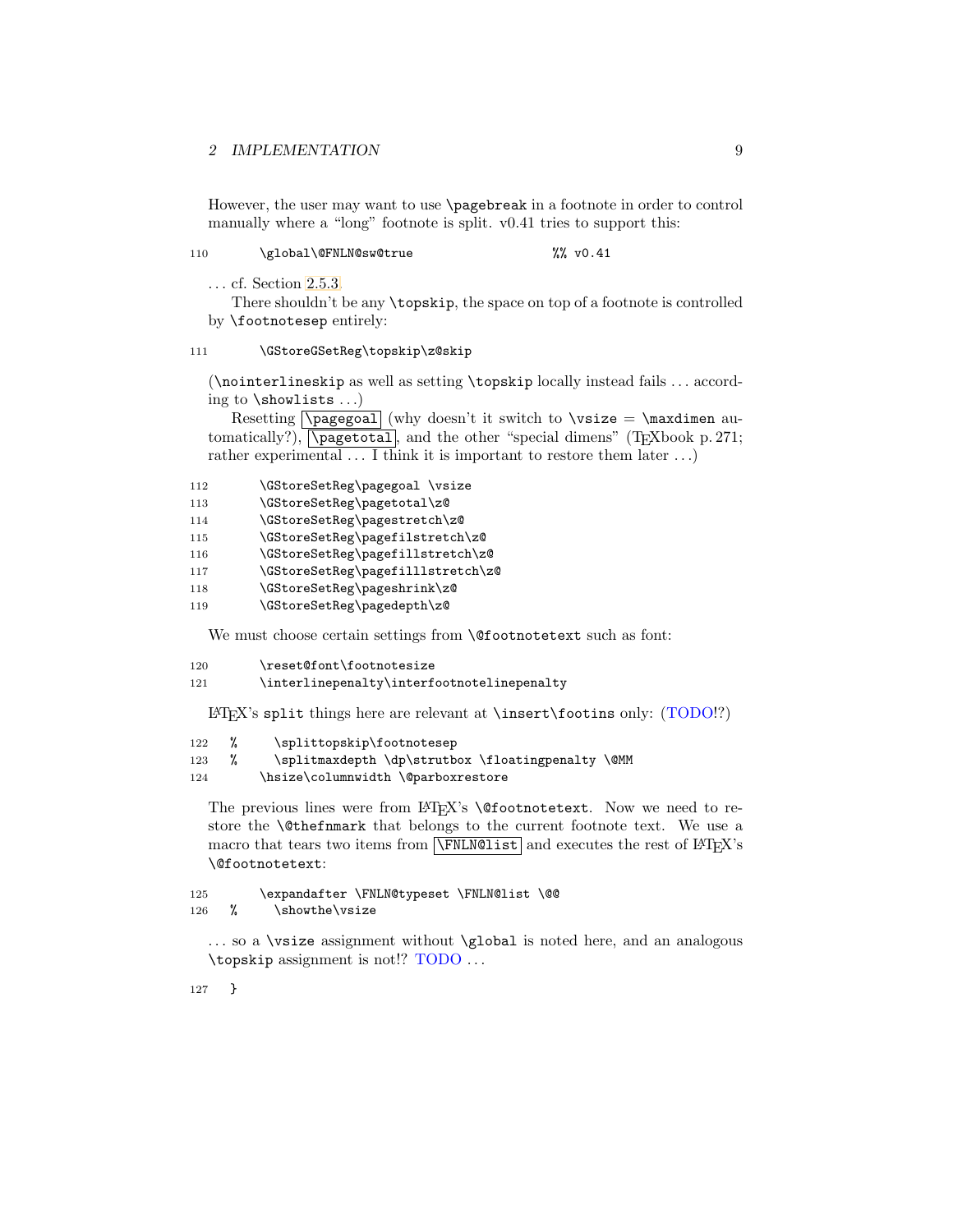\FNLN@typeset first removes something from the list of footnotes, similarly to  $\mathbb{F}$ FFX's  $\Diamond$ xnext and lineno's  $\Diamond$ LN@xnext, then executes a remaining portion of LATEX's \@footnotetext. The footnote text may contain \par tokens, so the definition must be \long:

```
128 \long\def \FNLN@typeset #1\@lt #2\@lt #3\@@{%
129 \gdef\FNLN@list{#3}%
130 \def\@thefnmark{#1}%
```
This was our own, and next LAT<sub>E</sub>X continues:

| 131 | \protected@edef\@currentlabel{%         |
|-----|-----------------------------------------|
| 132 | \csname p@footnote\endcsname\@thefnmark |
| 133 | ን%                                      |
| 134 | \color@begingroup                       |
|     |                                         |

We insert starting the lineno settings ...

| 135 | \linenumbers            |                      |
|-----|-------------------------|----------------------|
| 136 | \setfootnotelinenumbers | $\frac{2010}{12/25}$ |

... LAT<sub>E</sub>X again (v0.41 exports dealing with closing \par to finstrut.sty):

| 137 | \@makefntext{%                    |
|-----|-----------------------------------|
| 138 | \rule\z@\footnotesep\ignorespaces |

We replace #1 by #2\par (\linenumberpar), so we really need finstrut.sty:

```
139 #2\par
140 \@finalstrut\strutbox}%
141 \color@endgroup
```
Now we trigger the "swap back slot" of the OTR:

142 \penalty-\FNLN@M@insert@codepen

143 }

144 \RequirePackage{finstrut}

#### <span id="page-9-0"></span>2.5.5 \insert the Footnote Text

\InsertFootnote is the slot of the OTR that executes \insert\footins with the numbered footnote text. The "column so far" stored in \FNLN@holdcol is put onto the top of the MVL, and then parts of LATEX's **\@footnotetext** are performed that haven't been done earlier, applied to the footnote text that the OTR should have found in \box255. Before however, the previous \topskip, \vsize, and the \page. . . book-keeping parameters are restored:

145 \newcommand\*{\InsertFootnote}{% 146 \GRestoreReg\topskip \GRestoreReg\vsize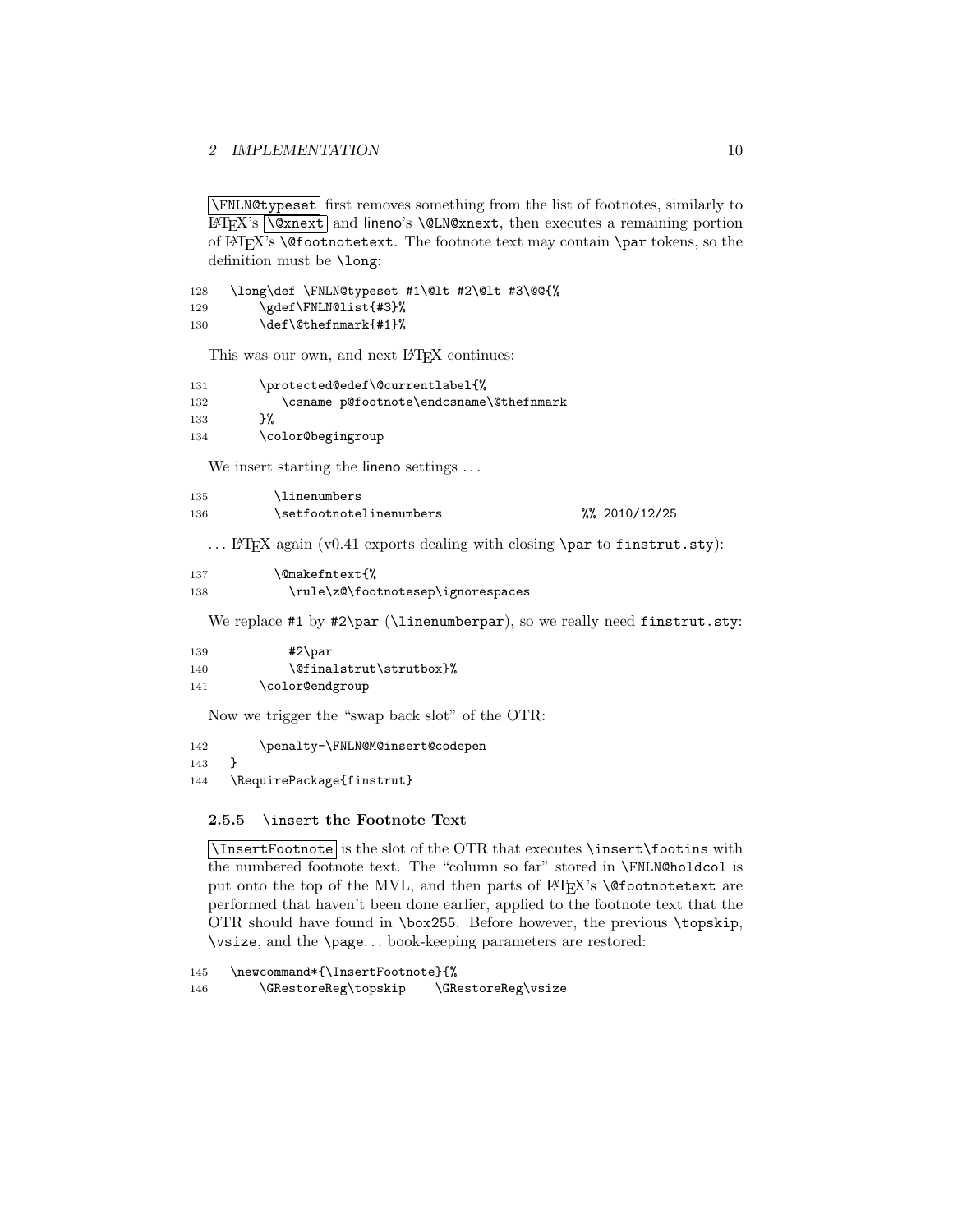$(...$  global restoring of \vsize proved vital with edfndemo  $2010/12/17...$ )

| 147 | \RestoreReg \pagegoal                        | \RestoreReg\pagetotal                             |
|-----|----------------------------------------------|---------------------------------------------------|
| 148 | \RestoreReg \pagestretch                     |                                                   |
| 149 | \RestoreReg \pagefilstretch                  |                                                   |
| 150 | \RestoreReg \pagefillstretch                 |                                                   |
| 151 | \RestoreReg \pagefilllstretch                |                                                   |
| 152 | \RestoreReg\pageshrink \RestoreReg\pagedepth |                                                   |
| 153 | \unvbox\FNLN@holdcol                         |                                                   |
| 154 | \insert\footins{%                            |                                                   |
| 155 | \splittopskip\footnotesep                    |                                                   |
| 156 |                                              | \splitmaxdepth \dp\strutbox \floatingpenalty \@MM |
|     | Support of $\text{pagebreak}$ with $v0.41$ : |                                                   |
| 157 | \unvbox\FNLN@holdft                          | $\frac{20}{20}$ v0.41                             |
| 158 | \unvbox\@cclv}%                              |                                                   |

159 \global\@FNLN@sw@false %% v0.41

With v0.5, global settings for "pagewise" numbering must be restored:

160 \unsetfootnotelinenumbers 161 }

## <span id="page-10-0"></span>2.6 "Continuous" Numbering

## <span id="page-10-1"></span>2.6.1 Goal

With v0.5, for the first time we try to get a "pagewise" numbering such that, if a main text line has a footnote,  $(i)$  its printed number is just the natural successor of the printed number of the previous main text line (instead of continuing previous numbering with the lines of the footnote first), and  $(ii)$  the printed numbers of footnote lines just continue the printed numbers of the main text lines. This "obvious" desirement is not easy to achieve; already pagewise numbering of main text lines, without numbering footnote lines, has been somewhat ingenious.

## <span id="page-10-2"></span>2.6.2 How to Number Lines Pagewise

The basic idea of lineno's pagewise numbering is:

- 1. Each numbered line of the document is identified by a unique counter value, an "absolute" number.
- 2. For each page (and column), the range of absolute line numbers occurring on them is recorded (or actually: the first and the last number).
- 3. The "public," "human-readable" ("pagewise") format of a given absolute line number  $l$  is generated by  $(i)$  finding the page (and column) with first number n and last number k such that  $n \leq l \leq k$ , (ii) "printing"  $l - n + 1$ in "columnwise" mode, otherwise  $l - m + 1$  where m is the first absolute line number in the left-hand column of the same page.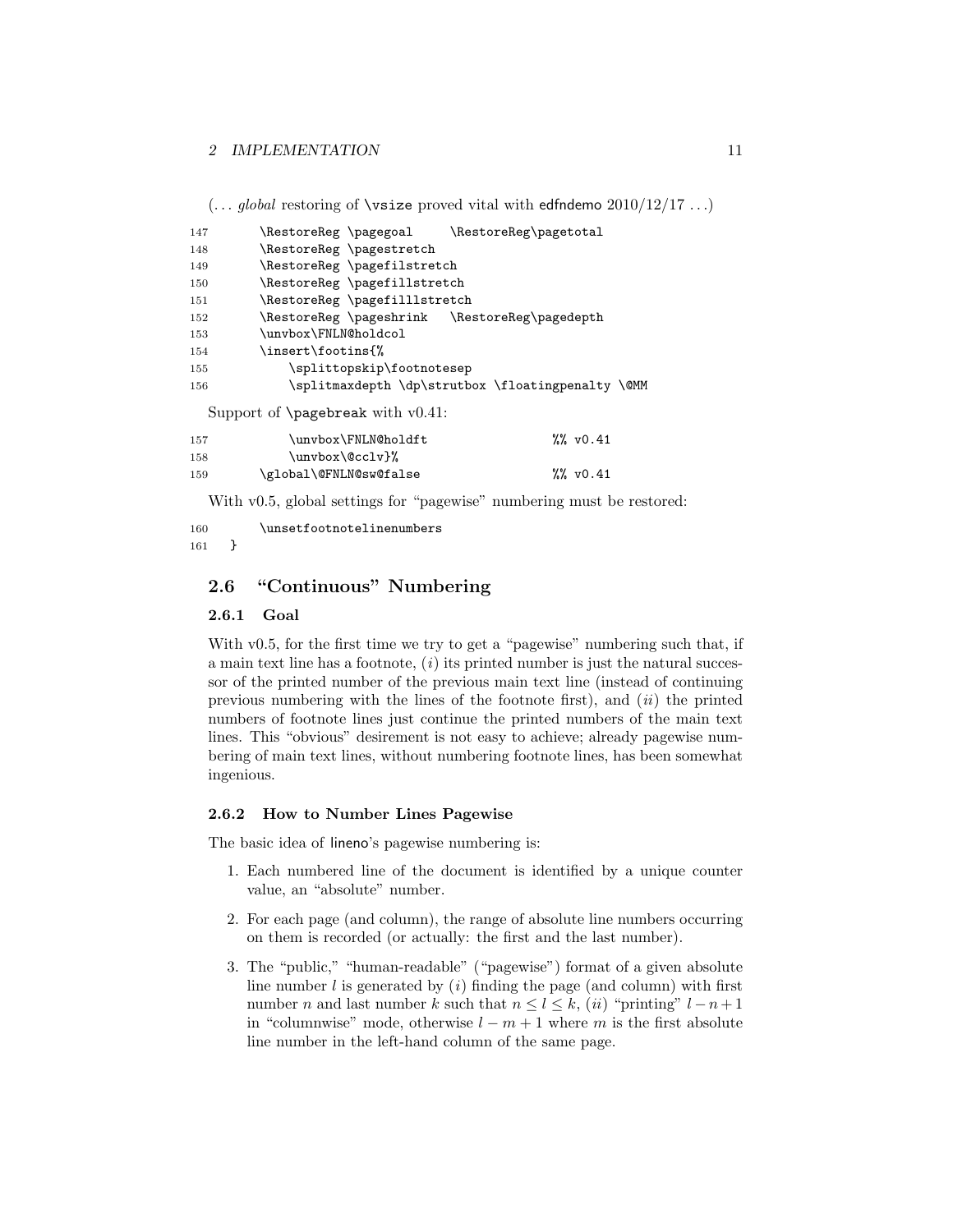**Generating** the "pagewise" representation for a given absolute line number  $l$ thus may be summarized as *finding the corresponding* **offset** value to be subtracted  $(n, n+1, m, \text{or } m+1 \ldots).$ 

When *footnote* lines are to be numbered as well, a little problem is the order in which main text and footnote lines increment the absolute counter. lineno's mechanism for this is started immediately after a paragraph has been broken into lines. Each line of the paragraph then calls a macro generating the line number. fnlineno now interrupts numbering of main text lines at a line issuing a footnote. The footnote text is typeset, including numbering its lines at each end of a footnote paragraph. When the footnote text has been sent into the \insert register, numbering of main text lines is resumed.

Up to v0.4 (a development version), we used the *same* absolute counter for main text and footnote lines. When a page  $p$  has more than one main text line and the first one has a long footnote continued on the next page  $p + 1$ , there is no "range" of absolute line numbers characterizing page  $p$  any more, because the greatest absolute line number of page  $p$  exceeds the absolute line numbers of the footnote continued on page  $p + 1$ .

lineno's procedure can be revived by numbering main text lines and footnote lines independently from each other. We use two absolute counters, one is incremented with main text lines only, the other with footnote lines only. Numbering of main text lines just will not be affected by numbering of the footnote lines.

Almost the same will hold for footnote lines. Each page (and column) will have a characteristic "range" of absolute footnote line numbers  $\{n, \ldots, k\}$ . The only notable difference will be that for footnote line l we print  $(l-n+1)+(K N+1 = (K+l) - (N+n) + 2$  instead of  $l - n + 1$ —where  $\{N, \ldots, K\}$  is the range of *main text* line numbers of the page (and column).

The previous discussion of **generating** the printed line number from its absolute version has assumed that corresponding offset values have been given somehow, or that the "line number ranges" for pages are known from somewhere. In fact, these ranges are **computed** at the start of a  $\Delta F$ <sub>EX</sub> run before typesetting, when reading the .aux file for the first time. They are used in the entire document. While typesetting, each numbered line of main text leaves a record of its absolute number and page number in the new version of the .aux file that the run creates, a two-parameter macro \@LN. With fnlineno.sty, there will be new **\@FLN** entries of the same type. These .aux entries are used for building the page range data for the next run. When the document source has been changed, at least *two runs* will usually be required to get correct line numbers in page margins, and *another* run will be needed so references to line numbers by \ref and \linelabel are correct.

#### <span id="page-11-0"></span>2.6.3 Summary of Changes

Variants of lineno.sty's code for "pagewise" numbering are following. Sometimes we generalize pagewise stuff from lineno and re-implement pagewise numbering of main text lines as a special case, the other special case being numbering of footnote lines.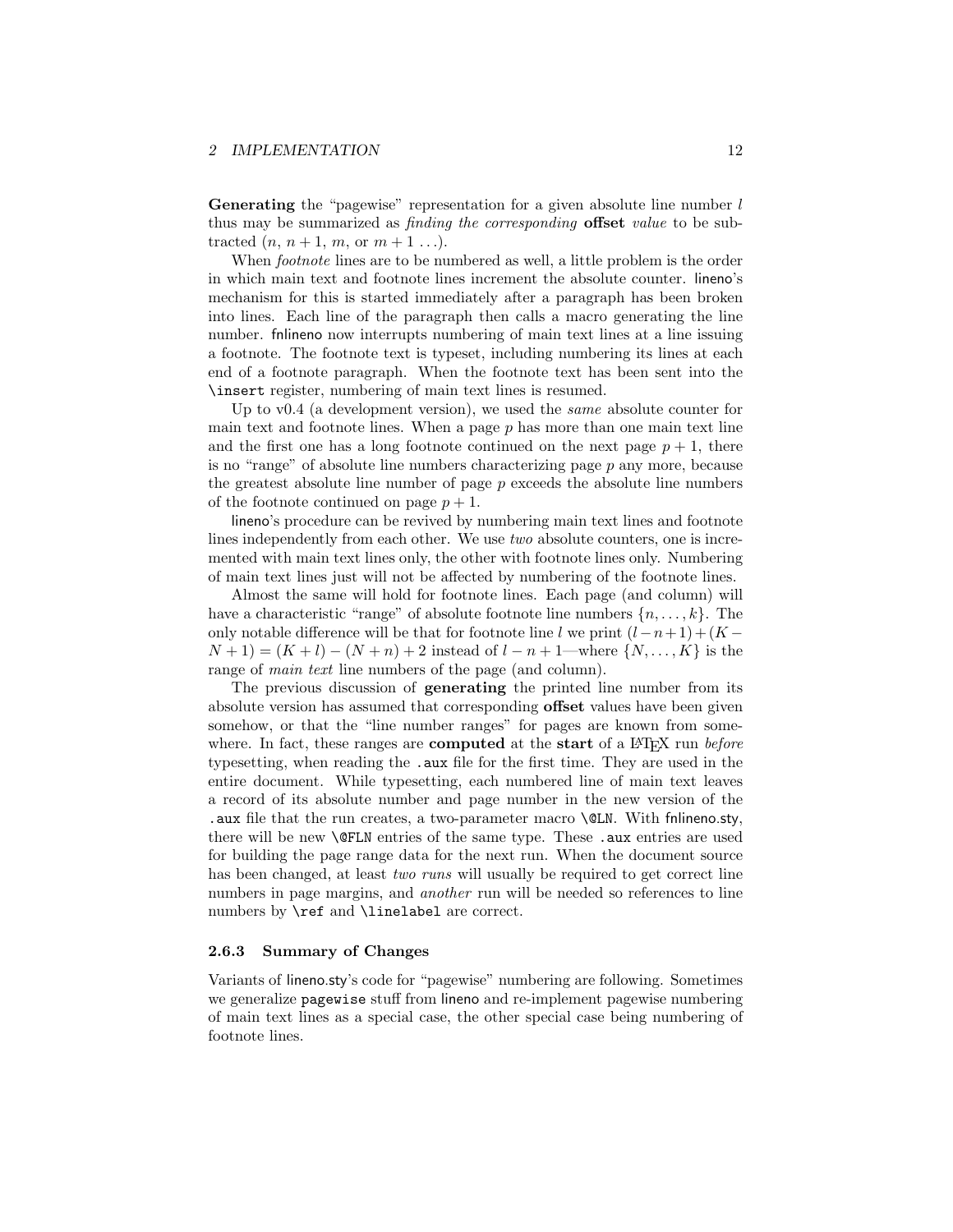Five things need modifications:

- Building page info macros: Processing \@LN and \@FLN .aux entries will use shared building macros, the difference is obtained by switching name spaces. (It may be notable that a page may get one info macro for main text and another for footnote text, if it contains footnote text.)
- Logging: While typesetting, the shared logging macro is switched to write either **\@LN** or **\@FLN** to the .aux file. Also, **\c@linenumber** may refer to either the main text or to the footnote text counter.
- Generating "pagewise" format: The choice of \c@linenumber also determines which counter is incremented, and again name spaces for page info macros are switched. For footnote lines, a tail macro for adding the number of main text lines will be activated.
- Referencing: The .aux file may have entries from \linelabel containing large numbers from an "absolute" counter. In generating the "human-readable" number, it must be known whether it is a main text or a footnote line number. An additional complication is referring to a main text line from a footnote and vice versa—thinking of global changes in generating the number. Or even think of the case referring from unnumbered text to numbered text! (I have wondered before if the entry couldn't be the ready human-readable number, TODO!)
- **Lists of "vertical tasks":** lineno.sty  $(v4)$  has introduced two lists of tasks that were issued in horizontal mode but only can be completed after breaking a paragraph into lines: one for \linelabels and one for \vadjust items that must wait until the line number has been attached. It is essential that the tasks are processed in the same order in vertical mode as they were issued in horizontal mode. As we are now interrupting processing of main text paragraphs for processing footnotes, tasks for footnote text must be lined up in separate lists than tasks for main text. This is indeed essential for the previous issue of getting \linelabel work in footnotes as well as in main text.

## <span id="page-12-0"></span>2.6.4 Info Building

 $\overline{\text{QLM}}$ ,  $\overline{\text{QFLN}}$ , and  $\overline{\text{QFNLN}}$  are processed at reading the .aux file before typesetting only. The **interface** to **generating** "pagewise" and footnote line numbers just are  $\Lambda$  and  $\Lambda$ ,  $\Lambda$ , eventually pointing to the first page/column with numbered main text lines or footnote lines, resp.

#### 162 \def \FLN@Pfirst {\nextLN\relax}

This initialization of \FLN@Pfirst is just the same as the one of \LN@Pfirst in lineno.sty; their expansions are changed as soon as such a page is found, replacing the \relax by the corresponding page info macro.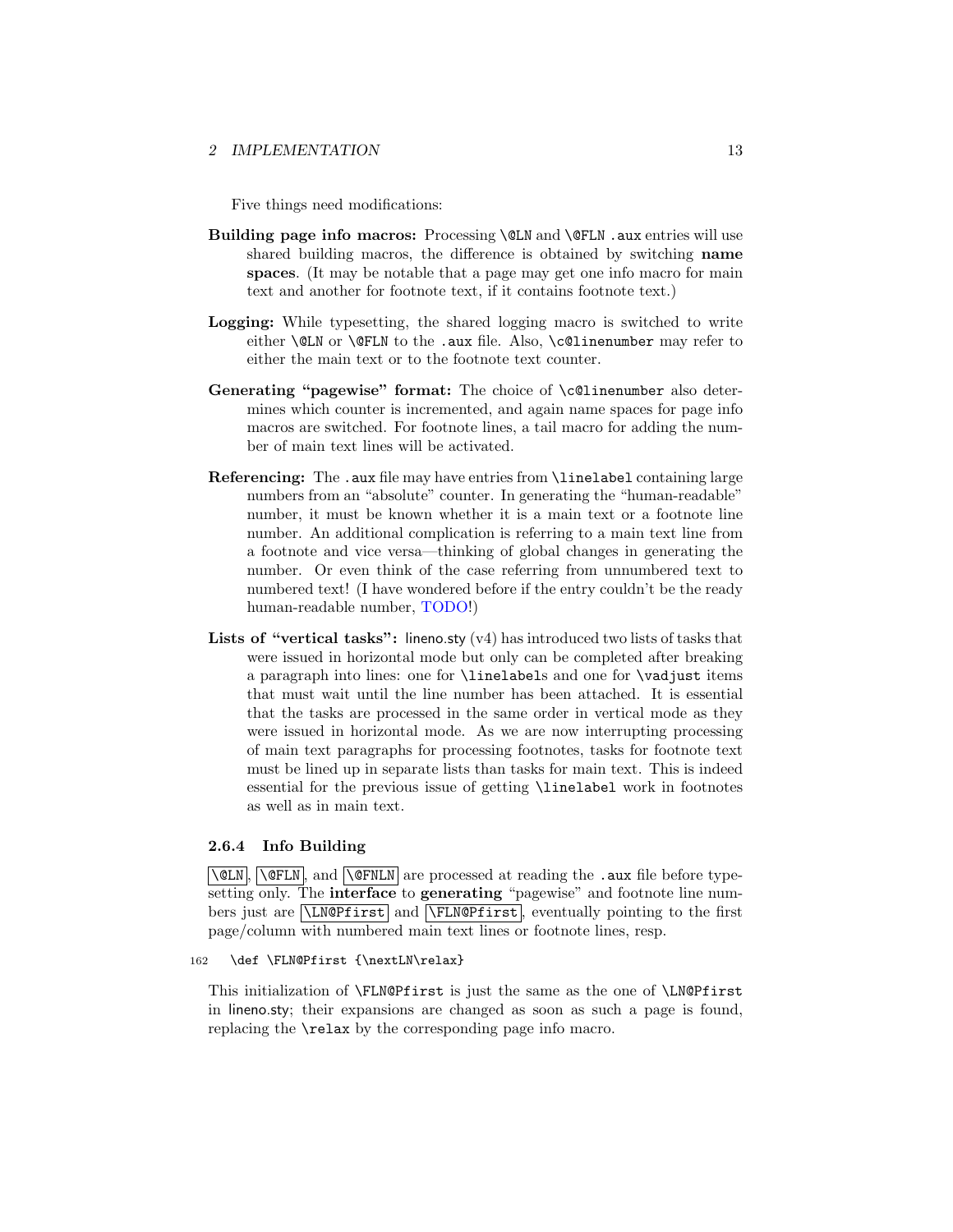```
\LN@Pfirst and \FLN@Pfirst are passed to \testFirstNumberedPage via
the hook \sqrt{\text{NLMOfirst@numbered}} that by default is the same as \text{LMOfirst}:
```
#### 163 \def \FNLN@first@numbered {\LN@Pfirst}

(oh, it must be  $\det$  here to recognize the change ...). This must be changed by \setfootnotelinenumbers (\let then, as when called the change will have happened).

Moreover, they are passed to **NumberedPageCache** (the page info macro where a search starts, "current" page/column) as its initialization; the "generating" macros then change the latter macro following \nextLN in the page info macros.

In this sense, no other "name space switching" is needed for communication with other functions.

lineno.sty has changed *\LastNumberedPage* globally ... the last page with numbered *footnote* lines may well be another one than the last page with numbered main text lines ... But fortunately, also **\LastNumberedPage** is needed in reading the .aux before typesetting only (\@onlypreamble is LATEX's disabling command):

#### 164 \@onlypreamble\LastNumberedPage

In lineno.sty, we have \def\LastNumberedPage{first}. We need the same for the footnote variant **\FNLN@last@numbered** (to be handled globally!):

165 \global \let \FNLN@last@numbered \LastNumberedPage 166 \@onlypreamble \FNLN@last@numbered

## $\overline{\text{QFNLN}\{\langle names \rangle\}\langle last-numbered \rangle\{\langle line \rangle\}\{\langle page \rangle\}}$

generalizes lineno.sty's  $\@LM{\langle line \rangle}{\langle page \rangle}$  to re-implement it. There is an additional parameter argument  $\langle names \rangle$  for choosing name spaces and a parameter  $\langle$ *last-numbered*) for choosing the macro storing the "last numbered page." (An argument without braces expects a macro name.)

```
167 \newcommand* \@FNLN [4]{{%
```

```
168 \expandafter\@@LN
```

```
169 \csname #1#4C\@LN@column \expandafter\endcsname
```

```
170 \csname #10#4\endcsname
```

```
171 {#3}{#4}{#1}{#2}}}
```

```
172 \@onlypreamble\@FNLN
```
As in lineno.sty  $@LM$  calls  $@CLN$ , a new variant of  $@CLN$  is called by  $@FLN$ here, but it gets one additional parameter for passing  $\langle names \rangle$  and another for passing  $\langle last-numbered \rangle$  from **\@FLN**. So the new syntax is

```
\langle \text{QQLN}(info) \langle first\text{-}page\text{-}line \rangle \{ \langle base \rangle\} \{ \langle names \rangle\} \langle last\text{-}numbered \rangle
```

```
173 \renewcommand* \@@LN [6]{%
```

```
174 \ifx#1\relax
```

```
175 \iint x#2\relax\gdef#2{#3}\t
```

```
176 \expandafter\@@@LN\csname #5#6\endcsname#1%
```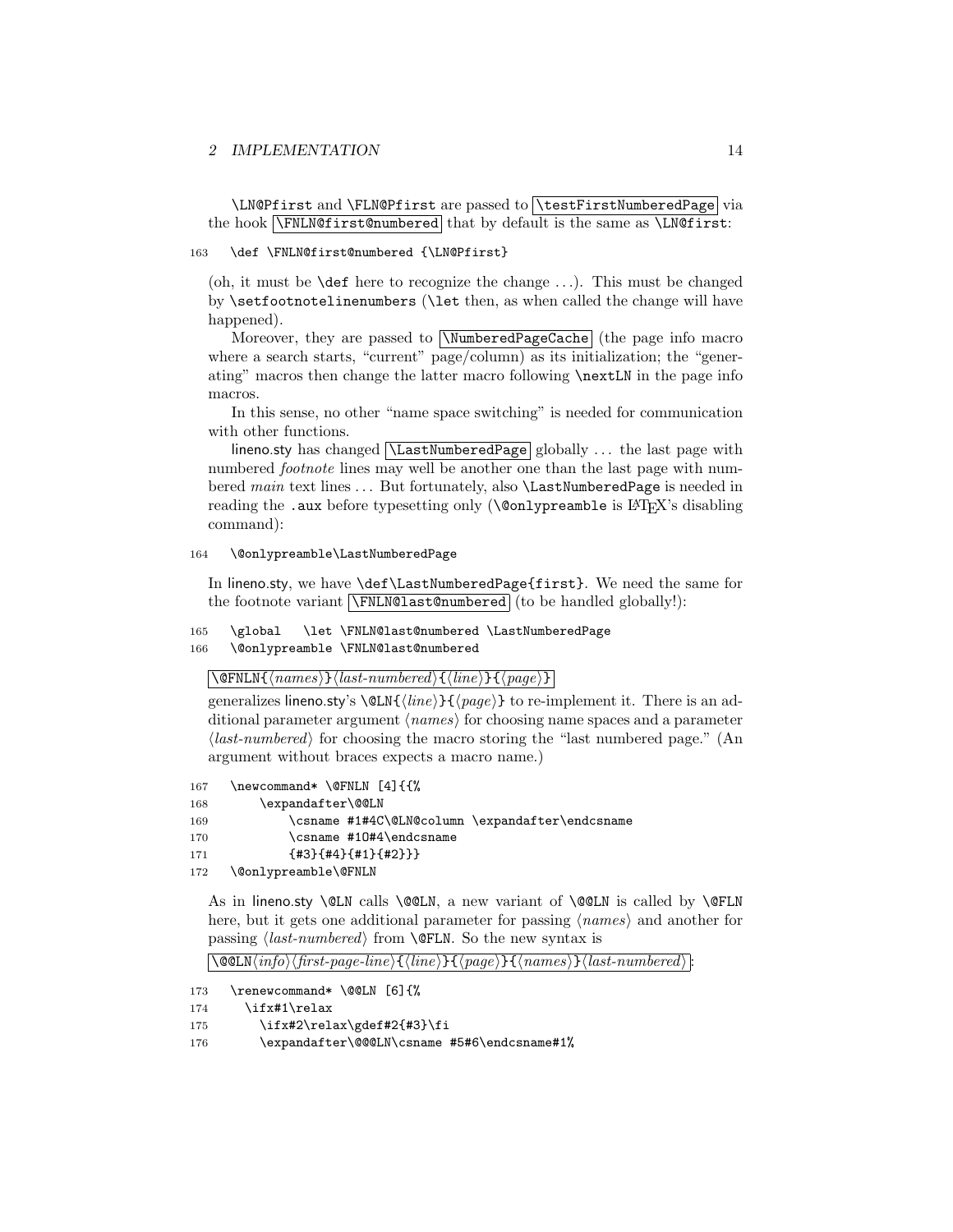```
177 \xdef#1{\lastLN{#3}\firstLN{#3}%
178 \pageLN{#4}{\@LN@column}{#2}\nextLN\relax}%
179 \leq \leq \leq \leq \leq \leq \leq \leq \leq \leq \leq \leq \leq \leq \leq \leq \leq \leq \leq \leq \leq \leq \leq \leq \leq \leq \leq \leq \leq \leq \leq \leq \leq \leq \leq \leq180 \def\lastLN##1{\noexpand\lastLN{#3}}%
181 \xdef#1{#1}%
182 \fi
183 \xdef#6{#4C\@LN@column}}
184 \@onlypreamble\@@LN
```

```
\limeno.sty's \log\sum \cdot \cdot does not need any adjustment.
     lineno.sty's \langle \text{MLN}\{\langle line \rangle\}\{\langle page \rangle\}\is reimplemented as
```

```
185 \def \@LN {\@FNLN{LN@P}\LastNumberedPage}
```
—so \@LN really does the same as before, including name spaces.

 $\overline{\text{PerLN}(\text{line})}\$  is the other special case of the new \@FNLN—an F precedes the earlier names, and \FNLN@last@numbered is the storing macro initialized above:

186 \def \@FLN {\@FNLN{FLN@P}\FNLN@last@numbered}

For logging, we make both unexpandable:

```
187 % \AtBeginDocument{\let\@LN\relax \let\@FLN\relax}
```
 $\dots$  but this way nothing appears in the file!?  $\text{TODO} \dots$ 

```
188 \@onlypreamble\@LN \@onlypreamble\@FLN
```
For reading the .aux finally, we do what lineno does with **\@LN**:

```
189 \AtEndDocument{\let\@FLN\@gobbletwo}
```
## <span id="page-14-0"></span>2.6.5 Tool for Reusing Global Operations with Macros

lineno.sty v4 provides list handling (changing lists globally) and global changes of \NumberedPageCache. We want to use them in "main text" mode as well as in "footnote" mode. To use such an operation on  $\langle \textit{In-macro} \rangle$  for  $\langle fin\text{-}macro \rangle$ , we  $\geq \text{global}\let\langle ln\text{-}macro \rangle$ , apply the operations, and finally  $\delta \Delta \let \langle fin\-macro \rangle \langle ln\-macro \rangle$ . However, we are not only interested in how  $\langle \text{fln-macro} \rangle$  is changed this way, rather  $\langle \text{ln-macro} \rangle$  also is used as input for some operations, and we can choose which  $\langle fin\text{-}macro \rangle$  should be used as input. To switch from working on/with  $\langle fin-1 \rangle$  to  $\langle fin-2 \rangle$  using  $\langle In-macro \rangle$  with an option to use  $\langle fin-1 \rangle$  later again, a tool  $\sqrt{GStoreUse\langle ln\text{-}macro \rangle \langle fin-1 \rangle \langle fin-2 \rangle}$ is provided (should render later switchings much better readable):

#### 190 \newcommand\* \GStoreUse [3]{\global\let#2#1\global\let#1#3}

I.e., current content of #1 is stored in #2, then #1 attains the content of #3.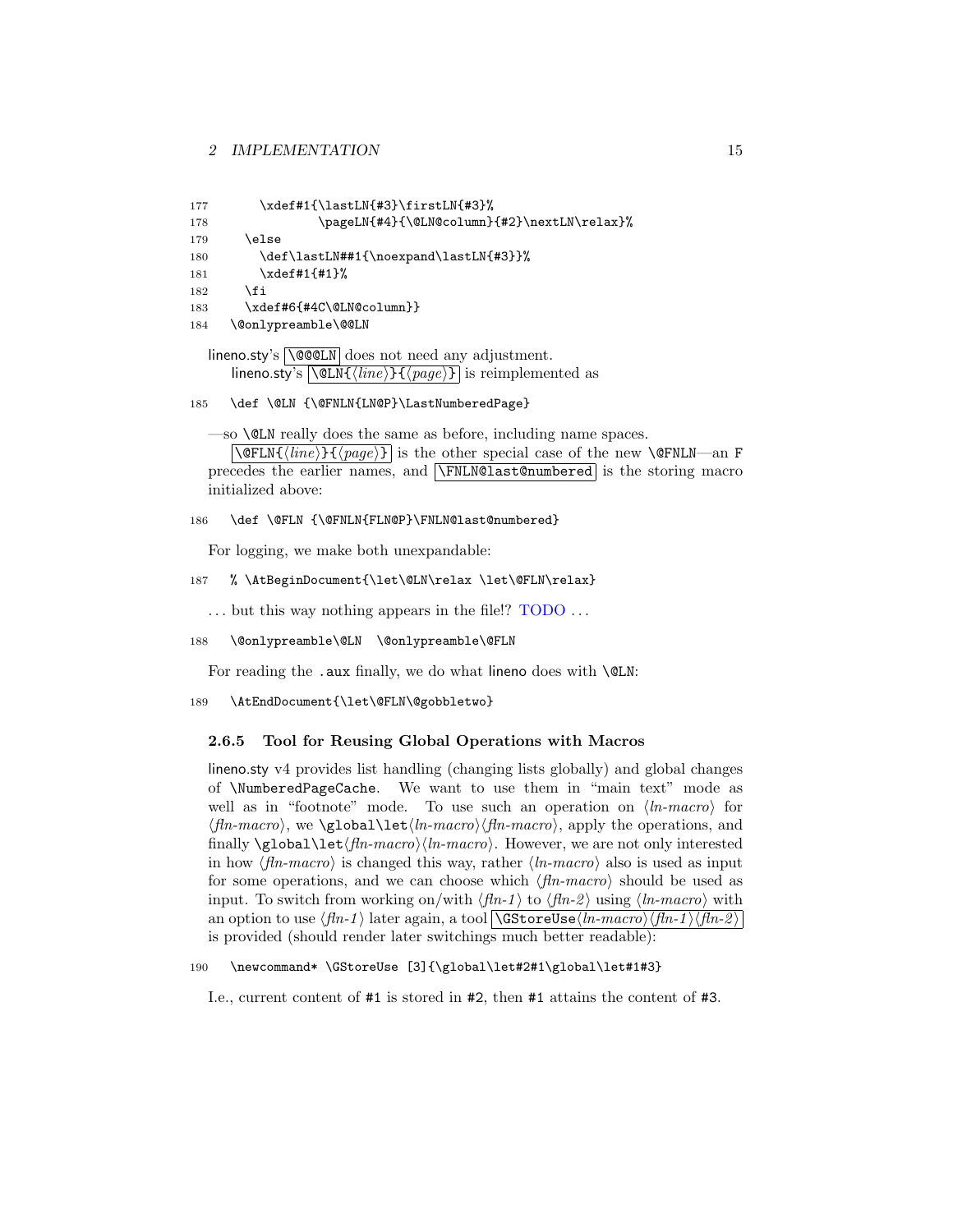#### <span id="page-15-0"></span>2.6.6 General Settings for Typesetting Stage

Oh my dear, it seems that all the switching for the footnote variant of pagewise must be global (I can't find something useful using \aftergroup quickly). Therefore, I render lineno's  $\setminus$  setpagewisenumbers acting globally:

```
191 \renewcommand*\setpagewiselinenumbers{%
192 \global\let \theLineNumber \thePagewiseLineNumber
193 \global\let \c@linenumber \c@pagewiselinenumber
194 \global\let \makeLineNumber \makePagewiseLineNumber
195 }
```
I just force this, hehe . . .

196 \setpagewiselinenumbers

As a counterpart to  $\c{e}$  pagelinenumber,  $\c{e}$  footnotelinenumber is reserved for the absolute footnote line numbers:

197 \newcount\c@footnotelinenumber

\FNLN@@cache stores \NumberedPageCache as from "main" mode:

198 \let \FNLN@@cache \NumberedPageCache

\FNLN@cache stores \NumberedPageCache as from "footnote" mode; its initial content is the counterpart or analogue to \LN@Pfirst:

199 \def \FNLN@cache {\FLN@Pfirst}

\FNLN@foot@cache and \FNLN@main@cache switch \NumberedPageCache

- 200 \def \FNLN@foot@cache {%
- 201 \GStoreUse \NumberedPageCache \FNLN@@cache \FNLN@cache}
- 202 \def \FNLN@main@cache {%

203 \GStoreUse \NumberedPageCache \FNLN@cache \FNLN@@cache}

\FNLN@labels will be the counterpart to lineno.sty's \@LN@labellist:

204 \global\let \FNLN@labels \@empty

\FNLN@vadjusts will be the counterpart to lineno's \@LN@vadjustlist:

205 \global\let \FNLN@vadjusts \@empty

Settings for footnote line numbers first resemble \setpagewiselinenumbers; but more changes are needed, and results from main text numbering must be stored. Some of the settings are needed *locally* for generating numbers for labels, collected in  $\sqrt{\text{setgetfootnotelinenumbers}}$ ; for this purpose nothing must be stored explicitly:

206 \newcommand\* \setgetfootnotelinenumbers {%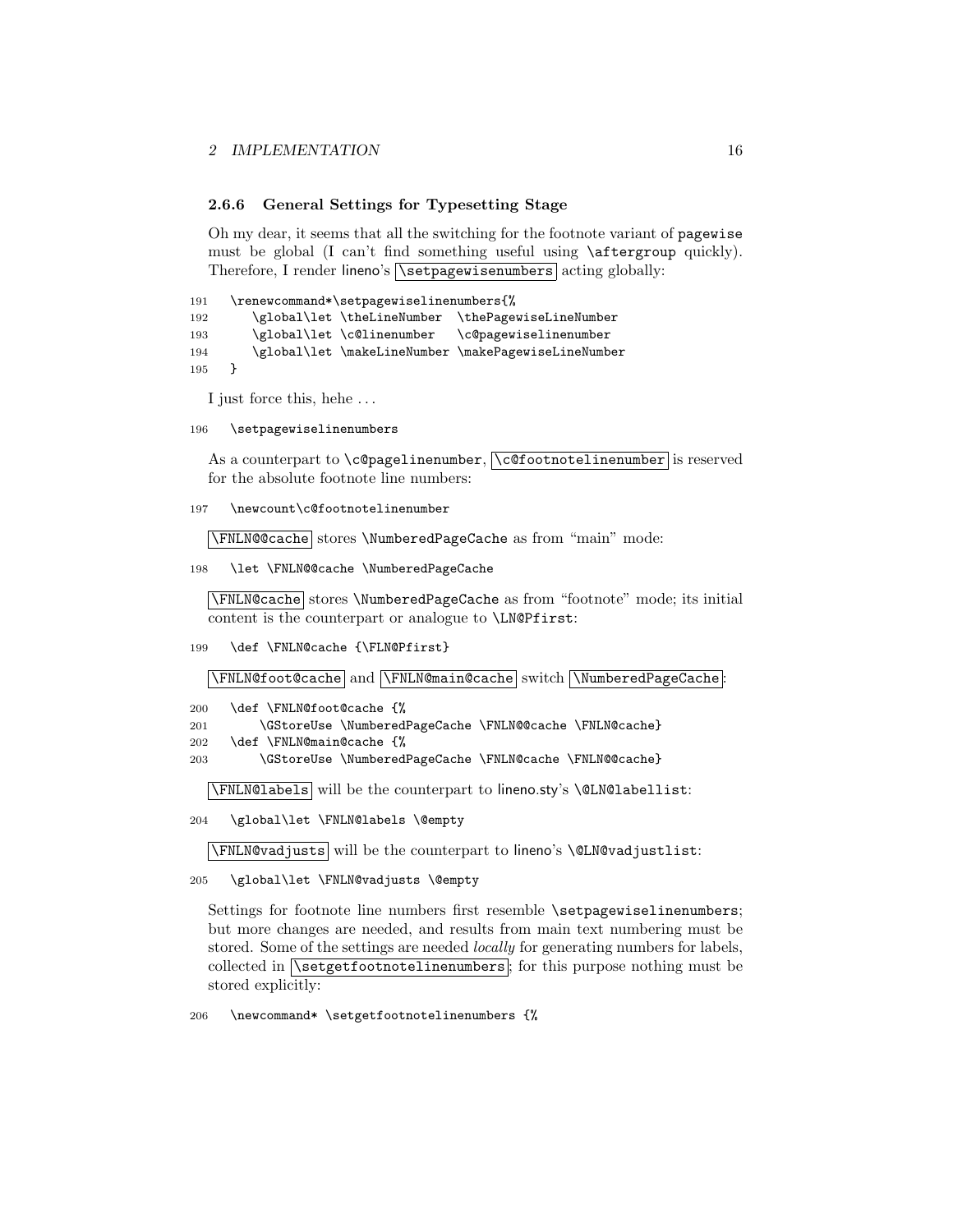Change of **\theLineNumber** is omitted as we are *reading*, not writing a label.

```
207 \let\c@linenumber\c@footnotelinenumber
```

```
208 % \let\makeLineNumber\makeFootnoteLineNumber
```
But in fact,  $\mathsf{ToothoteLineNumber}$  and  $\mathsf{PagePageValue}$  will be the same. The difference is made by the choice of \FNLN@first@numbered and **NumberedPageCache** for the line range searches.

```
209 \let \FNLN@first@numbered \FLN@Pfirst
210 \let \FNLN@finish \FNLN@add<br>211 \
211 }
```
\setfootnotelinenumbers performs all the settings for typesetting footnotes in line numbering mode globally, including storing results from typesetting main text:

```
212 \newcommand* \setfootnotelinenumbers {%
```
213 \globaldefs\@ne

The previous line also renders \setgetfootnotelinenumbers global:

```
214 \setgetfootnotelinenumbers
```

```
\theLineNumber is used for \linelabel entries. \thePagewiseLineNumber is
replaced by \theFootnoteLineNumber:
```
215 \let\theLineNumber\theFootnoteLineNumber

Logging to .aux:

```
216 \def \FNLN@log {\string\@FLN}%
```
Starting range search: \NumberedPageCache

```
217 \FNLN@foot@cache
```
Reusing lineno's task list operations:

```
218 \GStoreUse \@LN@labellist \FNLN@@labels \FNLN@labels
219 \GStoreUse \@LN@vadjustlist \FNLN@@vadjusts \FNLN@vadjusts
220 \globaldefs\z@
221 }
```
For switching back to "main text mode," again some settings may need a local variant—for processing line references from footnotes to main text! This is the purpose of  $\sqrt{\text{setgeviselinenumbers}}$ :

```
222 \newcommand* \setgetpagewiselinenumbers {%
223 \let \FNLN@first@numbered \LN@Pfirst
224 \let \FNLN@finish \@gobbletwo
225 }
```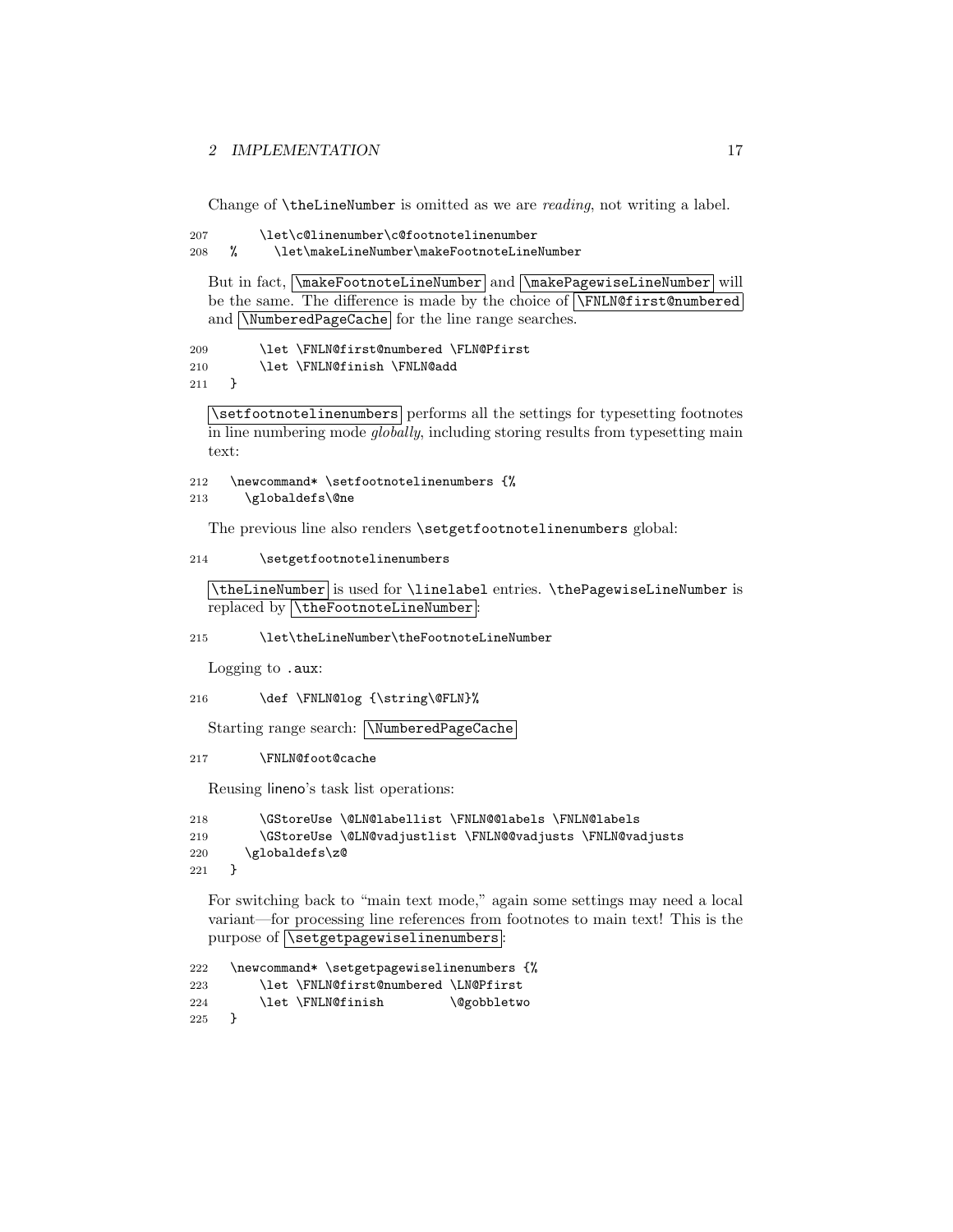```
\sqrt{\text{unsetfootnotelinenumbers}} stores the "current" page with footnote lines
and loads the "most recent" page with main text lines—and more . . .:
```
226 \newcommand\* \unsetfootnotelinenumbers {% 227 \gdef \FNLN@log {\string\@LN}% 228 \FNLN@main@cache

Task lists:

```
229 \GStoreUse \@LN@labellist \FNLN@labels \FNLN@@labels
230 \GStoreUse \@LN@vadjustlist \FNLN@vadjusts \FNLN@@vadjusts
231 \globaldefs\@ne \setgetpagewiselinenumbers \globaldefs\z@ %% v0.53
232 \setpagewiselinenumbers
```
233 }

 $\boxed{\mathsf{makefootnotelineNumber}}$  actually only copies  $\boxed{\mathsf{makePage}$ iseLineNumber, different results are obtained be changing hooks. The command first calls logging— \logtheLineNumber, then generating the "public" line number— \getLineNumber (which in turn only is a copy of \testNumberedPage in lineno.sty).

234 \@ifdefinable\makeFootnoteLineNumber 235 {\let \makeFootnoteLineNumber \makePagewiseLineNumber}

### <span id="page-17-0"></span>2.6.7 Logging

\logtheLineNumber is redefined to log both main text and footnote line numbers.

```
236 \def \logtheLineNumber {%
237 \protected@write\@auxout{}{%
238 \FNLN@log{\the\c@linenumber}{\noexpand\the\c@LN@truepage}}}
```
 $\sqrt{\text{FNLN@log}}$  is the hook for the difference, its default expansion  $\sqrt{\text{QLN}}$  is made for main text line numbers:

239 \gdef \FNLN@log {\string\@LN}

#### <span id="page-17-1"></span>2.6.8 "Public" Line Numbers

Fortunately, these commands don't need to know much about name spaces. The interfaces to them are NumberedPageCache —changing globally—and \FNLN@first@numbered . Our \FNLN@cache is initialized by analogy to its counterpart \NumberedPageCache (a minute name space change):

240 \def \FNLN@cache {\FLN@Pfirst}

 $\text{Test}\$  is modified by replacing  $\{\langle \text{integer} \rangle\}$  from lineno.sty is modified by replacing \LN@Pfirst only:

241 \renewcommand\* \testFirstNumberedPage [1]{%

242 \ifnum#1>\c@linenumber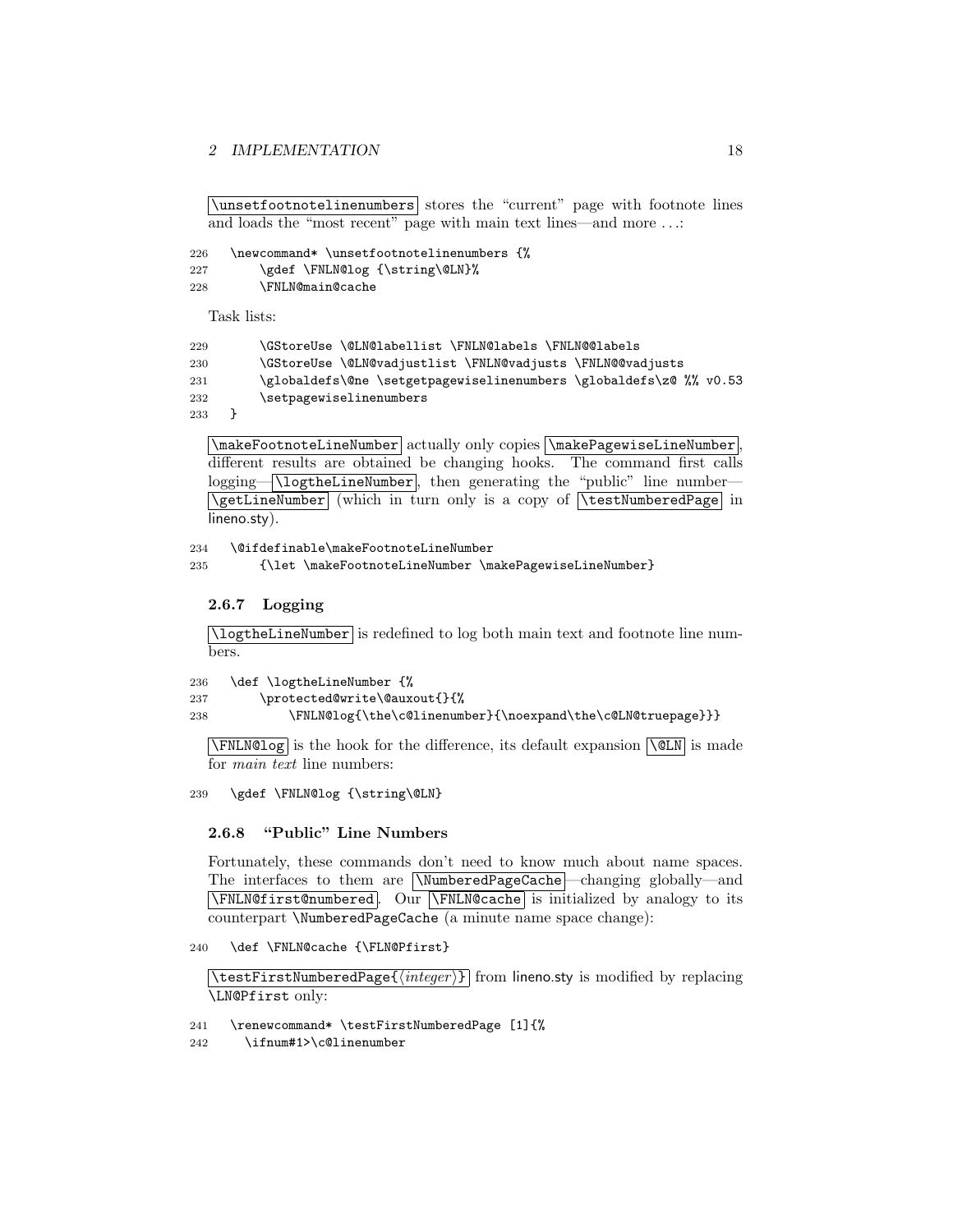- 243 \def\nextLN##1{% \testNextNumberedPage\FNLN@first@numbered}% \else 246 \let\nextLN\@gobble 247 \def\pageLN{\gotNumberedPage{#1}}%
- 248 \fi}

```
\testNumberedPage and \testNextNumberedPage from lineno don't need any
modification. \testLastNumberedPage is modified in edfnotes.sty.
```
\gotNumberedPage just needs a closing hook \FNLN@finish to allow for footnote lines.

```
249 \renewcommand* \gotNumberedPage [4]{%
250 \oddNumberedPagefalse
251 \ifodd \if@twocolumn #3\else #2\fi\relax\oddNumberedPagetrue\fi
252 \advance\c@linenumber\@ne
253 \ifcolumnwiselinenumbers
254 \subtractlinenumberoffset{#1}%
255 \else
256 \subtractlinenumberoffset{#4}%
257 \fi
258 % \show\FNLN@finish
259 \FNLN@finish{#2}{#3}%
260 }
```
 $\overline{\text{NFNLN@finish}\{\text{page}\}\{\text{column}\}\}$  gobbles both arguments with main text lines, but will add the number of main text lines to *footnote* line numbers:

#### \global\let \FNLN@finish \@gobbletwo

Then it will act as  $\sqrt{\text{FNLN}\text{Qadd}}$ . We run the page info macro for the same page (column; if defined).

```
262 \newcommand* \FNLN@add [2]{%
263 \expandafter \let\expandafter \@tempa\csname LN@P#1C#2\endcsname
264 \ifx\@tempa\relax
265 \else
266 \advance\c@linenumber\@ne
267 \ifcolumnwiselinenumbers
268 \let\firstLN\subtractlinenumberoffset
```
... rather assuming \realpagewiselinenumbers.

| 269 | \let\pageLN\@gobblethree                              |
|-----|-------------------------------------------------------|
| 270 | \else                                                 |
| 271 | \let\firstLN\@gobble                                  |
| 272 | \def\pageLN##1##2##3{\subtractlinenumberoffset{##3}}% |
| 273 | \fi                                                   |
| 274 | \def\lastLN##1{\subtractlinenumberoffset{-##1}}%      |
| 275 | \let\nextLN\@gobble                                   |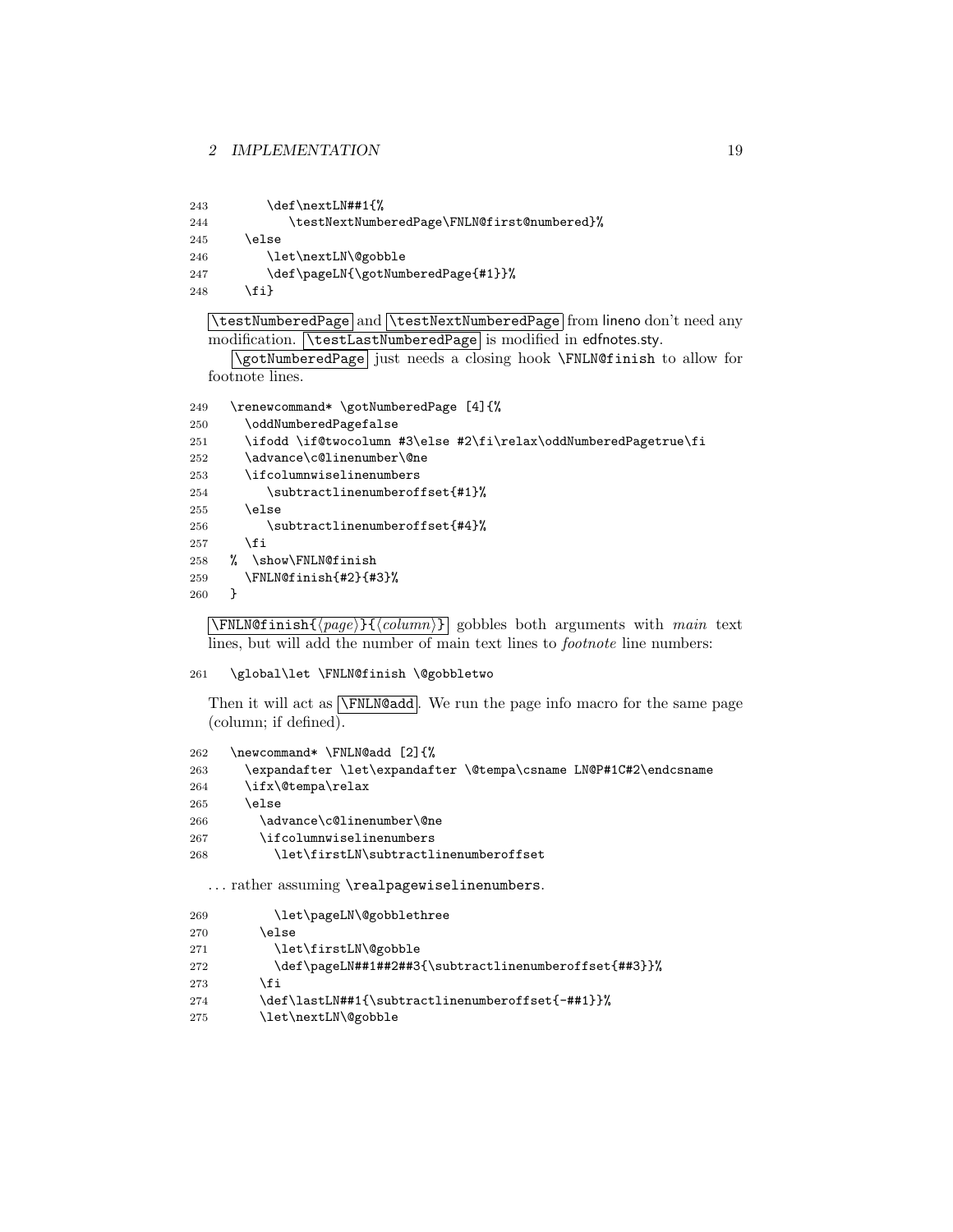... TODO all needed?

276 \@tempa  $277$  \fi 278 }

## <span id="page-19-0"></span>2.6.9 Referencing

Now that we are using two separate counters for main text lines and footnote lines (v0.5), correct references to footnote lines using  $\lvert$ linelabel and \ref need further adjustments. lineno.sty's \thePagewiseLineNumber and \getpagewiselinenumber $\{\langle \text{integer} \rangle\}$  are generalized and re-implemented by macros that then serve to implement referring to footnote line numbers.

 $\{\theta\}$  leaves a \protected call to a one-parameter macro  $\langle trans \rangle$  in the .aux file:

```
279 \newcommand* \theWiseLineNumber [1]{\protect #1{\the\c@linenumber}}
```
 $\sqrt{\text{getwiselinenumber}\{\langle choice \rangle\}\{\langle integer \rangle\}}$  executes  $\langle choice \rangle$  before applying \testNumberedPage to  $\langle integer \rangle$ —within a local group:

```
280 \newcommand* \getwiselinenumber [2]{{%
```
Some wisdom is needed to take account of the current "numbering state" from which \ref was called.

## Referring to main text line:

- Unless called from numbered footnote, no extra care is needed.
- If called from numbered footnote, \setgetpagewiselinenumbers and temporary switching of \NumberedPageCache is needed.

#### Referring to footnote line:

- If called from numbered footnote, no extra care is needed.
- Otherwise, \setgetfootnotelinenumbers and temporary switching of \NumberedPageCache is needed.

| 281 | \ifx#1\relax                         | %% to main text                           |
|-----|--------------------------------------|-------------------------------------------|
| 282 | \if@FNLN@sw@                         | <i>W</i> from footnote                    |
| 283 | \setgetpagewiselinenumbers           |                                           |
| 284 | <b>\FNLN@main@cache</b>              |                                           |
| 285 |                                      | \let \FNLN@restore@cache \FNLN@foot@cache |
| 286 | \fi                                  |                                           |
| 287 | \else                                | %% to footnote                            |
| 288 | \if@FNLN@sw@ \else %% from elsewhere |                                           |
| 289 | #1%                                  |                                           |
| 290 | <b>\FNLN@foot@cache</b>              |                                           |
| 291 |                                      | \let \FNLN@restore@cache \FNLN@main@cache |
| 292 | \fi                                  |                                           |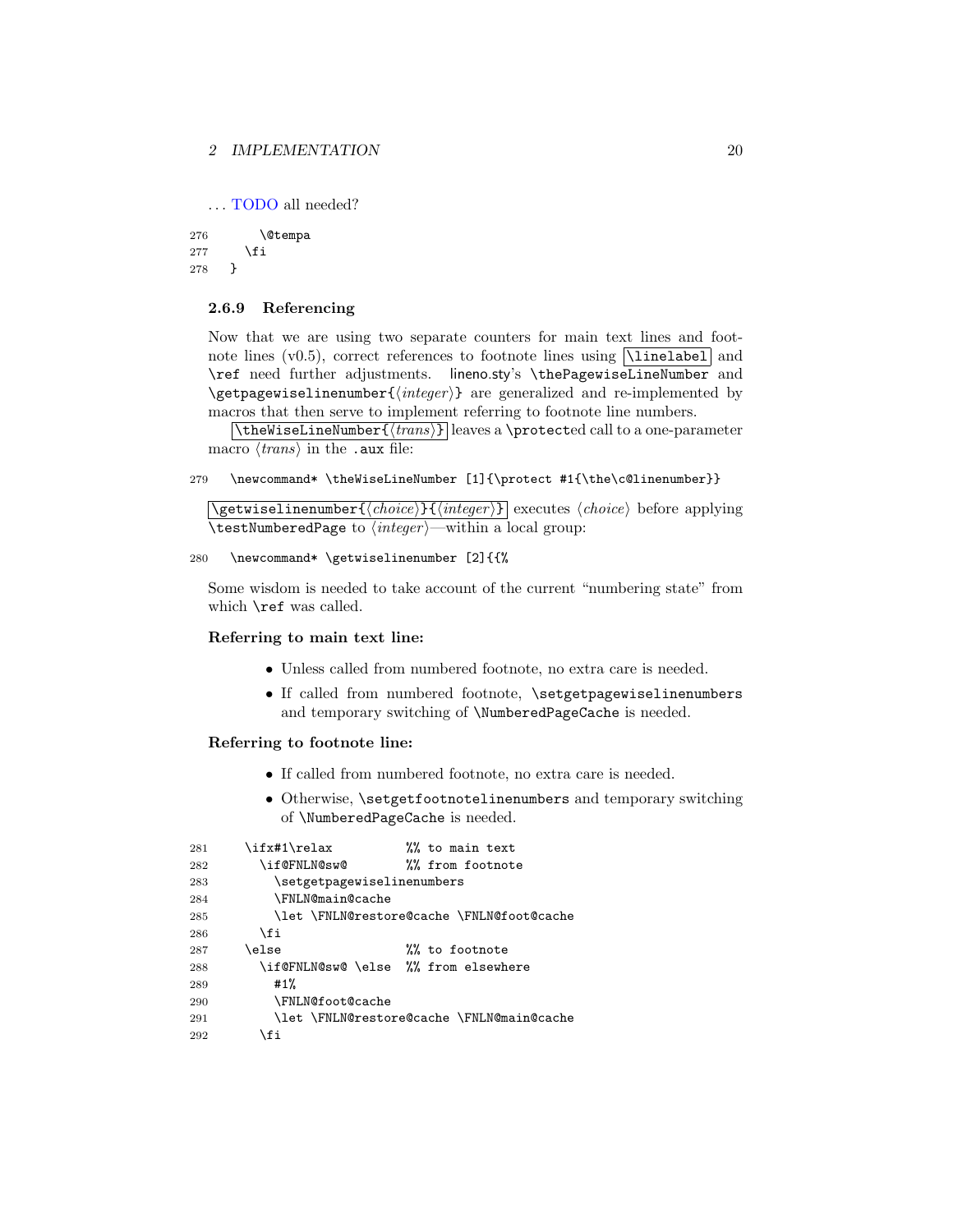293  $\forall$ fi

```
294 \c@linenumber #2\relax\testNumberedPage
```

```
295 \thelinenumber
```

```
296 \FNLN@restore@cache
```

```
297 }}
```

```
298 \let \FNLN@restore@cache \relax
```
 $\sqrt{\text{getpagewiselinenumber}}$  doesn't need any  $\langle choice \rangle$ —we assume that the label was written in the default pagewise mode (but it is difficult, though, \relax is essential!):

299 % \renewcommand\* \getpagewiselinenumber {\getwiselinenumber\relax} %!!

 $2010/12/31$ , a compatibility problem with ednotes' \newlabel mechanism shows up. ednotes "undefines" \getpagewiselinenumber and restores it only \AtBeginDocument. We must ensure that ednotes will not override our new version of \getpagewiselinenumber. (TODO in my view another motivation to write "ready" numbers without \getpagewiselinenumbers directly.)

We might assume that ednotes (if at all) is loaded directly and loads lineno.sty (that is the usual and recommended way of using ednotes) and that this will happen before fnlineno.sty is loaded. But now that we have spent some time understanding the situation, we can deal with the case as well that lineno.sty is loaded first, then fnlineno.sty is loaded, and then ednotes. (I have assumed earlier that filineno.sty is loaded after lineno.sty ...)

```
300 \AtBeginDocument{%
```

```
301 \def \getpagewiselinenumber {\getwiselinenumber\relax}% sic!
302 \let \@EN@getpagewiselno \getpagewiselinenumber}
```
For  $\lceil \theta \rceil$   $\theta$  is  $\frac{1}{n}$  is  $\epsilon$  is  $\theta$  is  $\theta$  is  $\theta$  is  $\theta$  is  $\theta$  is  $\theta$  is  $\theta$  is  $\theta$  is  $\theta$  is  $\theta$  is  $\theta$  is  $\theta$  is  $\theta$  is  $\theta$  is  $\theta$  is  $\theta$  is  $\theta$  is  $\theta$  is  $\theta$  is  $\theta$  is  $\theta$  is  $\theta$  is

303 \renewcommand\* \thePagewiseLineNumber {%

304 \theWiseLineNumber\getpagewiselinenumber}

 $\setminus$ getfootnotelinenumber $\{ \langle integer \rangle \}$  considers  $\langle integer \rangle$  the absolute number of a footnote line. The hchoicei therefore is \setgetfootnotelinenumbers:

```
305 \newcommand* \getfootnotelinenumber {%
```
306 \getwiselinenumber\setgetfootnotelinenumbers}

Finally, *theFootnoteLineNumber* is how *\linelabel refers to a footnote line*. \theWiseLineNumber is called with  $\langle trans \rangle$  being \getfootnotelinenumber:

```
307 \newcommand* \theFootnoteLineNumber {%
```
308 \theWiseLineNumber\getfootnotelinenumber}

## <span id="page-20-0"></span>2.7 Leaving the Package File

309 \endinput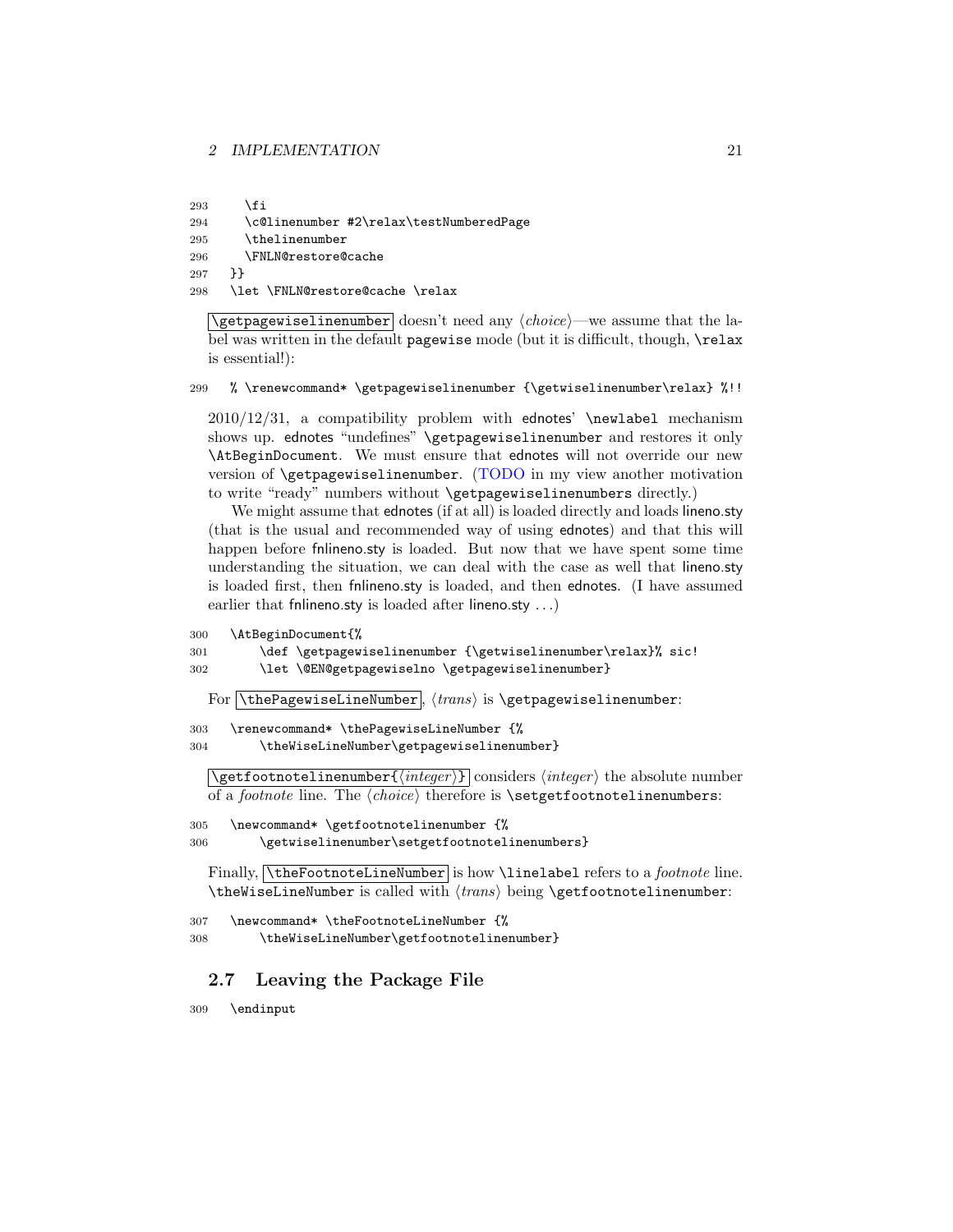## <span id="page-21-0"></span>3 Acknowledgements

On the texhax mailing list, Boris Veytsman recommended using Victor Eijkhout's TEX by Topic to me, and Andrej Lapshin pointed me to David Salomon's work on output routines (TUGboat 1990 and 1994, also available as a book, as Ulrich Dirr tells me). It helped me a lot to read about output routines in these works, beyond the TEXbook. The abbreviations 'OTR' and 'MVL' are Salomon's.—And recall Christian's work and support by the DFG named at the start of the package file.—And  $\dots$  the ideas of how to implement  $(i)$  attaching line numbers,  $(ii)$  **\linelabel**, and  $(iii)$  numbering lines "pagewise"—so flexibly, compatibly with many other LATEX packages, still are Stephan's  $\ldots$ 

## <span id="page-21-1"></span>4 VERSION HISTORY

| 310 | v0.1  |                    | 2010/12/08 very first, \linelabel works in footnote    |
|-----|-------|--------------------|--------------------------------------------------------|
| 311 |       |                    | SENT TO Christian, problems with "long" footnotes      |
| 312 |       |                    |                                                        |
| 313 | v0.2  | 2010/12/08         | corr. "manifoot"                                       |
| 314 |       | 2010/12/09         | moving doc. from .tex to here,                         |
| 315 |       |                    | different doc. sectioning;                             |
| 316 |       |                    | \@footnotetext modified (user feature!);               |
| 317 |       |                    | \@doclearpage NOT modified!; \if@FNLN@placing@         |
| 318 |       | 2010/12/10         | ignore dummy footnote split;                           |
| 319 |       |                    | \FNLNpar, \AutoPars, \ExplicitPars,                    |
| 320 |       |                    | more on limitations                                    |
| 321 |       | 2010/12/11         | more trying, almost anew                               |
| 322 |       | <b>JUST STORED</b> |                                                        |
| 323 |       |                    |                                                        |
| 324 | v0.3  | 2010/12/12         | new approach, removed much before proceeding           |
| 325 |       | 2010/12/13         | -- this was putting \box\footins onto MVL,             |
| 326 |       |                    | bad with those penalties                               |
| 327 |       | <b>JUST STORED</b> |                                                        |
| 328 |       |                    |                                                        |
| 329 | v0.4  | 2010/12/14         | another new approach:                                  |
| 330 |       |                    | typeset footnote on MVL immediately --                 |
| 331 |       |                    | described strategy                                     |
| 332 |       | 2010/12/15         | continued, choice of hooking into \output              |
| 333 |       |                    | (swap)                                                 |
| 334 |       |                    | 2010/12/16  continued; rearranged sections             |
| 335 |       |                    | \FNLN@@fntext vs. ltx                                  |
| 336 |       | 2010/12/17         | success with \pagegoal ; \GStoreReg etc.;              |
| 337 |       |                    | @fntext shortened                                      |
| 338 |       | 2010/12/18         | another two limitations: \pagebreak in fn.,            |
| 339 |       |                    | guessed/tested; another note to <register>;</register> |
| 340 |       |                    | ack. Christian; directed -> organized!?                |
| 341 |       |                    | SENT TO Christian/Stephan                              |
| 342 |       |                    |                                                        |
| 343 | v0.41 | 2010/12/19         | support of \pagebreak with \if@FNLN@sw@ etc.;          |